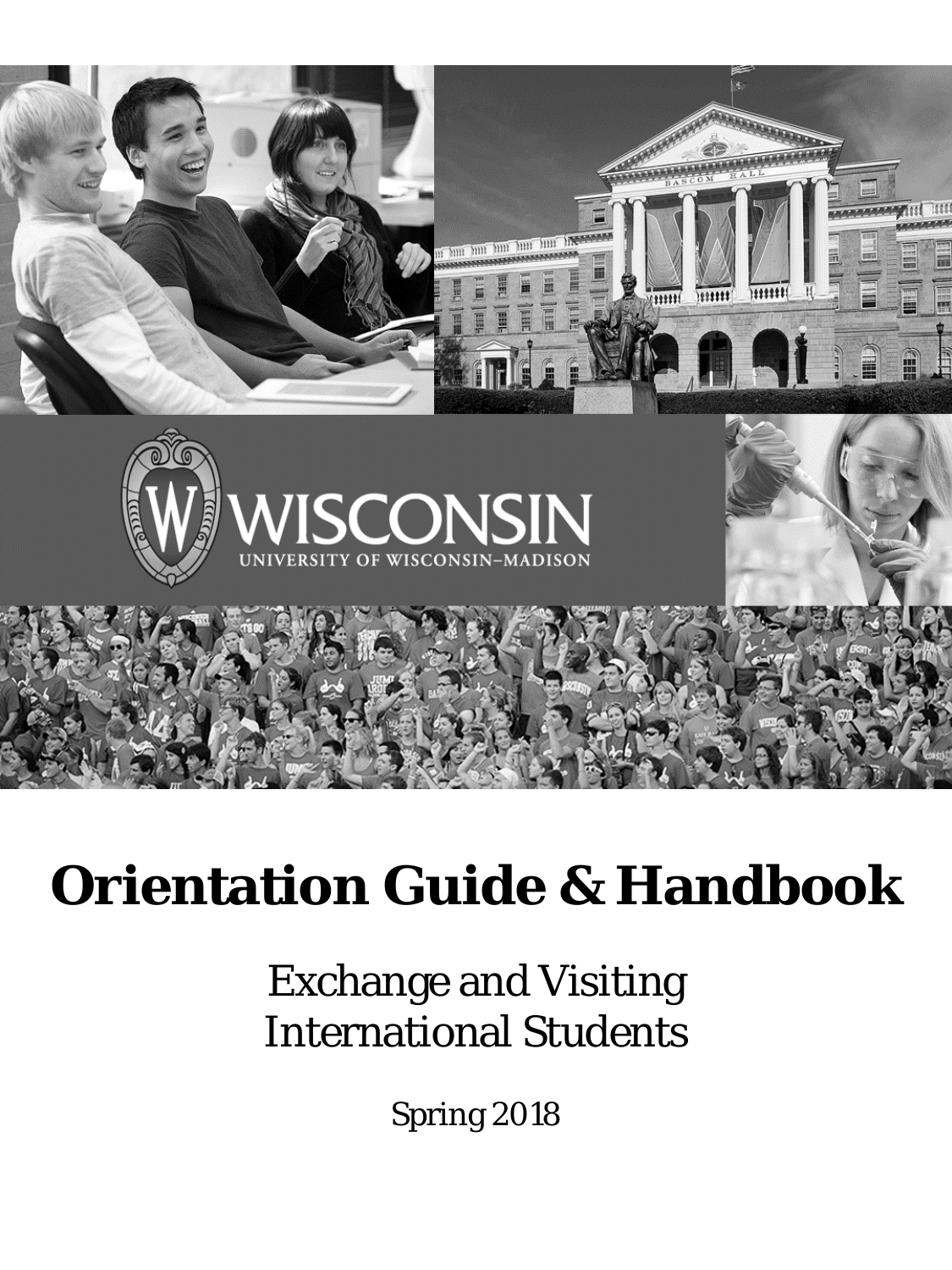# ORIENTATION GUIDE & HANDBOOK

EXCHANGE & VISITING International STUDENTs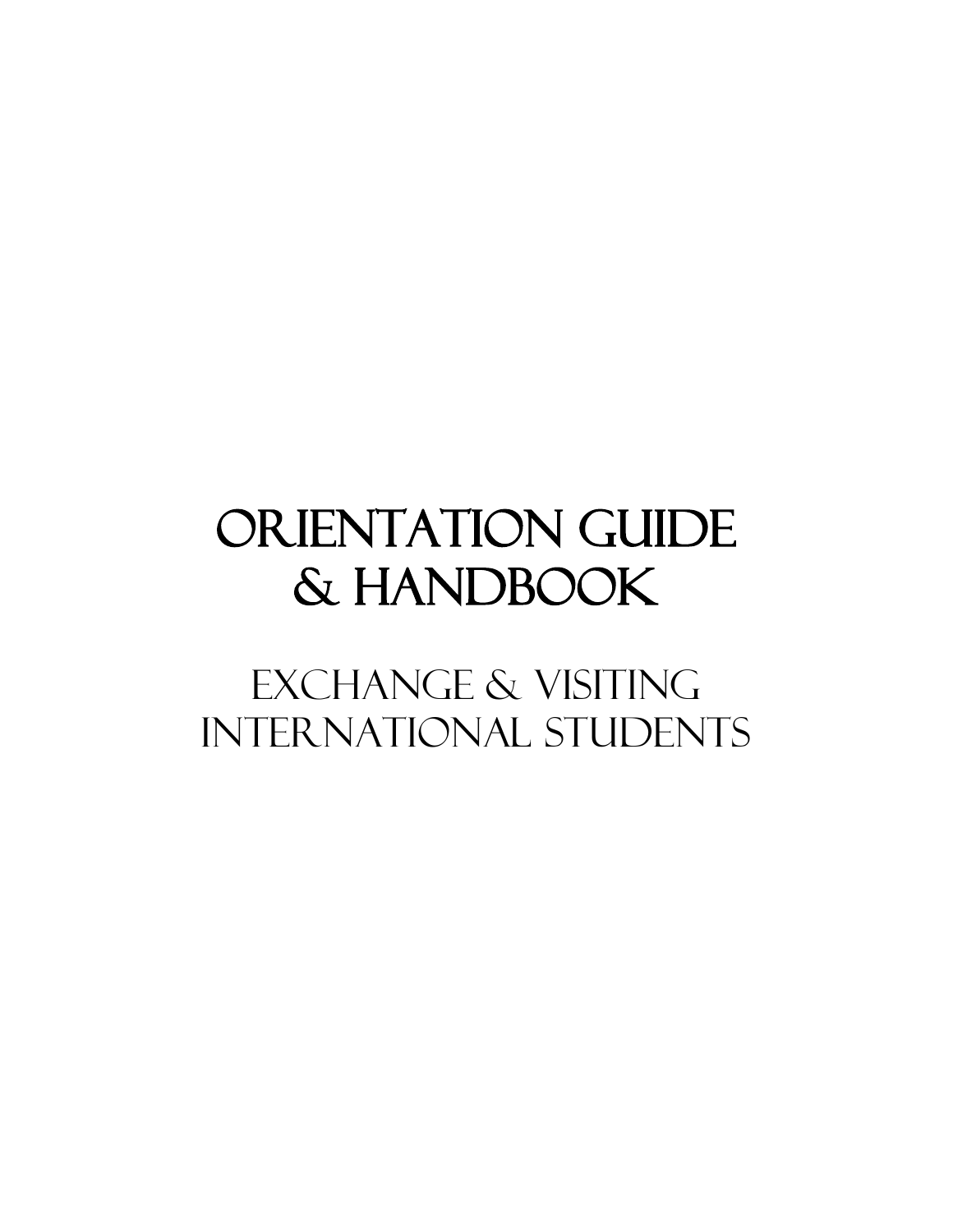# Spring 2018 Orientation Agenda Friday, January 19, 2018

<span id="page-2-0"></span>

| <b>TIME</b>                                                                           | <b>EVENT &amp; LOCATION</b>                                                                                                                                                                                                                                                                                                                                         |
|---------------------------------------------------------------------------------------|---------------------------------------------------------------------------------------------------------------------------------------------------------------------------------------------------------------------------------------------------------------------------------------------------------------------------------------------------------------------|
| $8:00 - 8:30$ am                                                                      |                                                                                                                                                                                                                                                                                                                                                                     |
| $8:30 - 9:45$ am<br>$9:45 - 10:15am$                                                  | <b>Host Office Session</b><br>Please attend only the session that corresponds with the color on your nametag.<br>$\bullet$<br>$\bullet$<br>Orange (Law Exchange)[Also Contact Law Advisor]Room 2120                                                                                                                                                                 |
|                                                                                       | Info tables staffed by SHIP and ISS Representatives                                                                                                                                                                                                                                                                                                                 |
| $10:15 - 10:50$ am                                                                    | <b>Concurrent Session I-Select one session to attend</b><br>Campus Traditions: What every Badger needs to know! Room 1100<br>$\bullet$<br>#GlobalBadger Experience: ISS Programs and EventsRoom 2120                                                                                                                                                                |
| $11:00 - 11:35$ am                                                                    | <b>Concurrent Session II - Select one session to attend</b><br>Classroom Etiquette & Academic Culture at UW-MadisonRoom 1100<br>$\bullet$<br>$\bullet$<br>Getting Involved at UW: Student Organizations and ServiceRoom 2080<br>$\bullet$<br>Campus Traditions: What every Badger needs to know!Room 2120<br>٠                                                      |
| $11:45am - 12:20pm$<br>$12:30 - 3:00$ pm                                              | <b>Concurrent Session III - Select one session to attend</b><br>Getting Involved at UW: Student Organizations and ServiceRoom 1100<br>$\bullet$<br>$\bullet$<br>Classroom Etiquette & Academic Culture at UW-MadisonRoom 2080<br>#GlobalBadger Experience: ISS Programs and EventsRoom 2120<br>ISS Welcome Lunch and Panel DiscussionGordon Dining and Event Center |
|                                                                                       | Panel Topic: What I Wish I Had Known                                                                                                                                                                                                                                                                                                                                |
| (If not yet complete)<br>January 19<br>3pm-4pm or<br>January 22<br>$10:00am - 4:00pm$ | Mandatory ISS Check-In: If you have not already had your immigration documents<br>scanned by International Student Services (ISS) then you must do so after orientation but<br>before the start of classes. Bring your passport, DS-2019 or I-20, mailing address, NetID,<br>and password.<br>Mezzanine A/B, Red Gym<br>716 Langdon Street                          |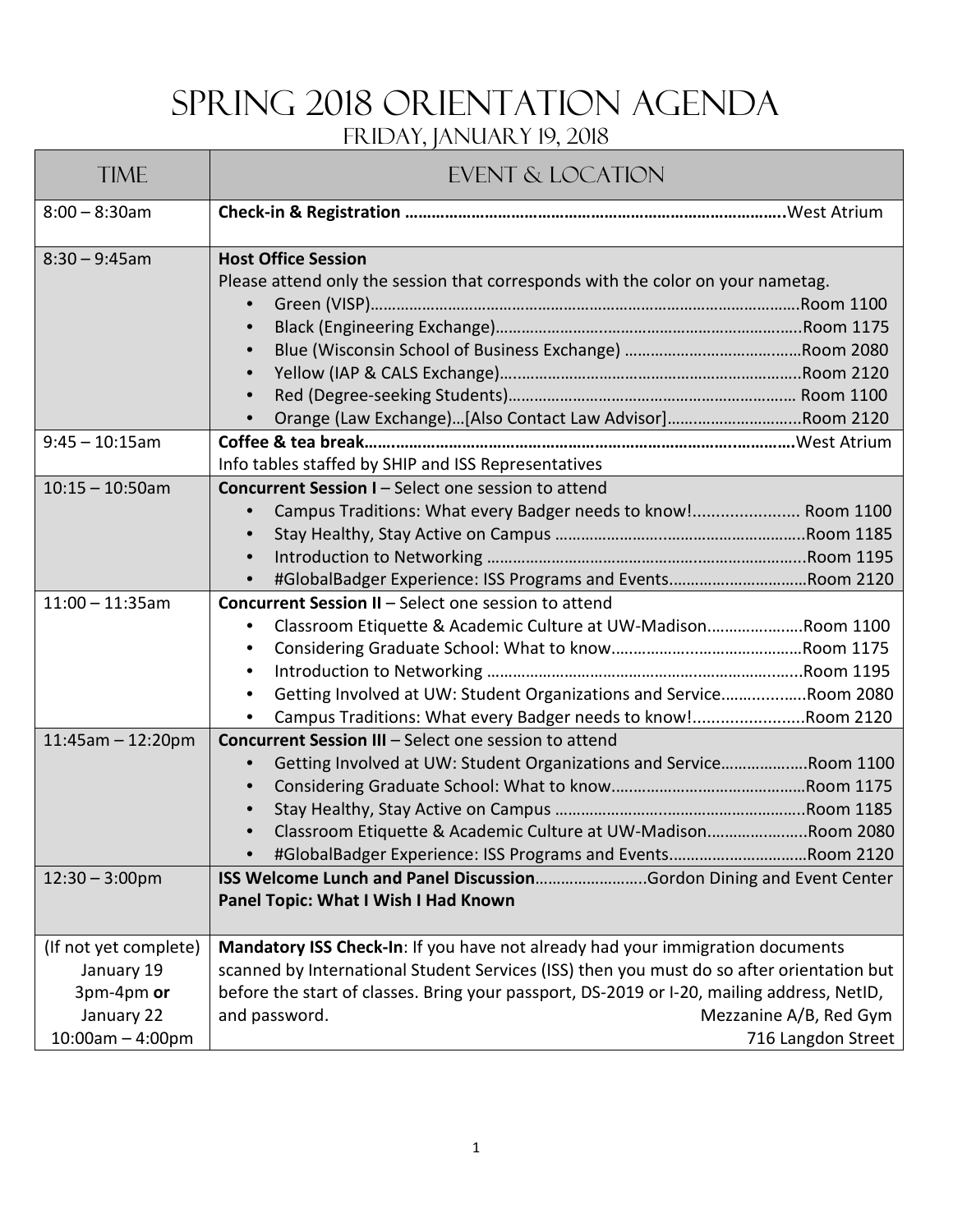# <span id="page-3-0"></span>Optional Social Activities

| Saturday, January 20<br>2:00-6:00pm      | <b>ISS Shopping Trip</b><br>Bus departs from the Chazen Museum of Art, 750 University Avenue<br>Sponsored by ISS, join other international students on a shopping trip to get<br>items you need to set up in your new home.                                                                                                                                                               |  |  |  |  |
|------------------------------------------|-------------------------------------------------------------------------------------------------------------------------------------------------------------------------------------------------------------------------------------------------------------------------------------------------------------------------------------------------------------------------------------------|--|--|--|--|
|                                          | Advanced registration preferred: https://iss-shopping-trip.eventbrite.com                                                                                                                                                                                                                                                                                                                 |  |  |  |  |
| Sunday, January 21                       | <b>Photo Scavenger Hunt</b>                                                                                                                                                                                                                                                                                                                                                               |  |  |  |  |
| 1:00pm-4:00pm                            | Come join ISS and your new friends on a fun photo adventure. Form teams and<br>follow clues to various locations where you will take group "selfies," earn<br>points as a team, and compete for prizes. Make memories and enjoy exploring<br>your new home at UW-Madison!                                                                                                                 |  |  |  |  |
|                                          | Make sure you have your ASM bus pass or a daily bus pass before coming to<br>the event. You will probably need this to get around Madison with your team.                                                                                                                                                                                                                                 |  |  |  |  |
|                                          | Light refreshments provided at awards ceremony.                                                                                                                                                                                                                                                                                                                                           |  |  |  |  |
|                                          | Advanced registration preferred:<br>https://photo-scavenger-hunt-uw-madison.eventbrite.com                                                                                                                                                                                                                                                                                                |  |  |  |  |
| <b>Sunday, January 28</b><br>1:00-3:00pm | <b>MFIS Reception &amp; Tour of the Historic Capitol Building</b><br>Wisconsin State Capitol, 2 East Main Street<br>The event includes a brief talk by a current member of the State<br>Legislature, a guided tour of the Capitol building, and a chance to enjoy food<br>and conversation with MFIS volunteers. Registration required to attend. See<br>www.mfismadison.com to register. |  |  |  |  |

## **Wednesday, February 7 Student Organization Fair**

**5:00-8:00pm** *Kohl Center, 601 West Dayton Street* UW-Madison is home to over 950 registered student organizations. Becoming a member of a student organization helps to connect you with other students as well as enhancing your academic experience on our campus.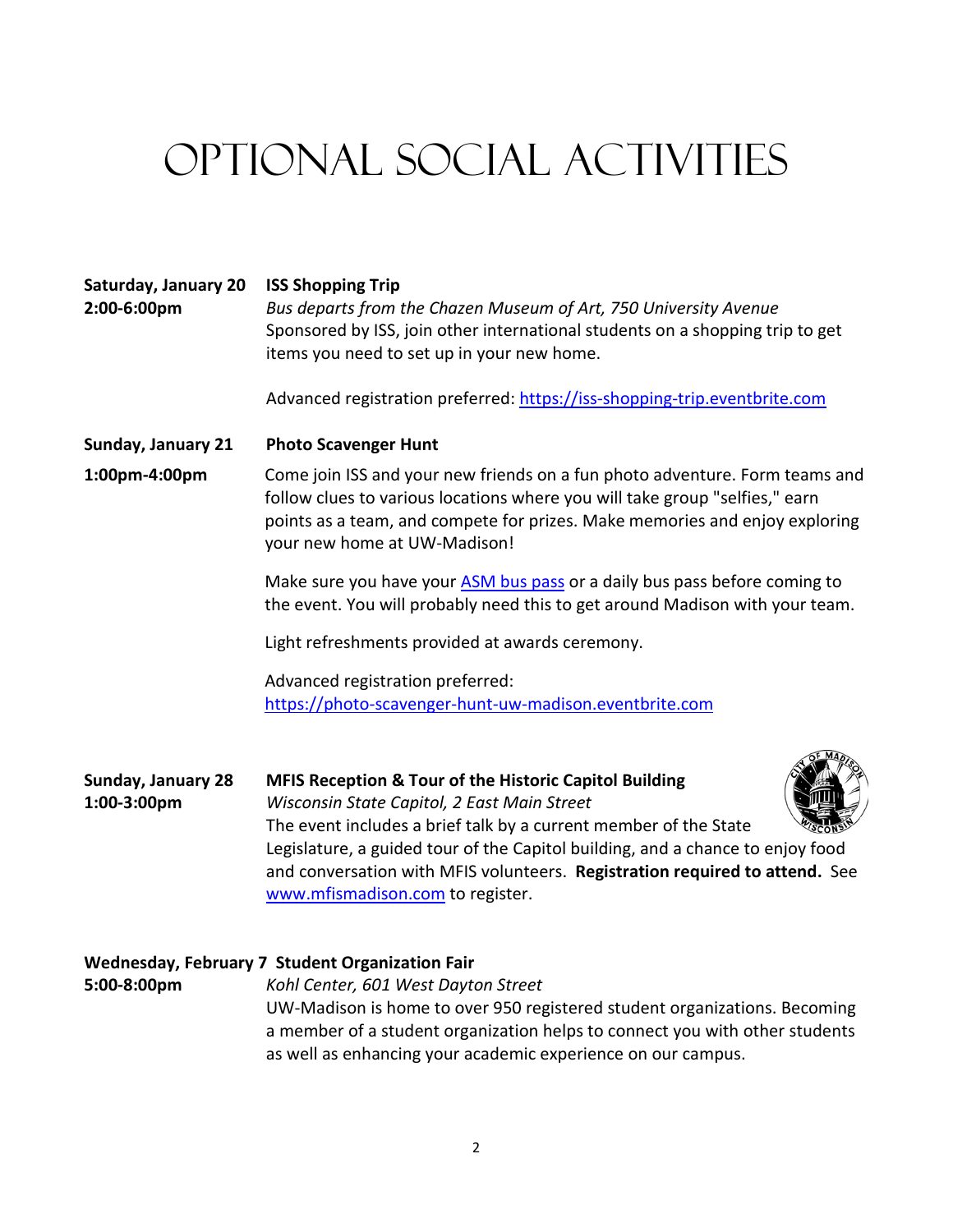# <span id="page-4-0"></span>Concurrent Session **DESCRIPTIONS**

Please read through the following detailed descriptions for each of the concurrent sessions offered as part of your orientation. There are five session options offered during each concurrent session so you may pick the session that is of most interest to you during each time slot. Please note that sessions have limited capacity and may fill quickly.

## **Campus Traditions - What Every Badger Needs to Know!**

Being an official Badger is about more than just what you learn in the classroom. To earn your red and white stripes, you need to know a few things about Wisconsin traditions and rituals, past and present. Attend this session to learn basics of being a Badger – everything from the importance of the whispering in Abraham Lincoln's ear, preparing for an epic snow ball fight, to jumping around!

### **Classroom Etiquette & Academic Culture at UW-Madison**

Studying at a new university can be a challenge – especially when you are in a foreign country. This session will provide you with more details of what to expect in a UW-Madison classroom (lectures, discussions, labs, and more!), as well as tips for keeping up with homework, study skills, preparing for exams, and resources that are available for you while at UW. This session is recommended for students who come from an academic system that is very different from the United States.

## **Considering Graduate School: What to Know**

Though you have just arrived at UW-Madison, you might already be thinking about next steps, both academically and professionally. Some of our exchange and visiting students go on to graduate school in the United States. Join this session to learn more about whether graduate school could be for you! Topics will include preparation for graduate school, selection of a school/program, and the application process.

### **Getting Involved at UW: Student Organizations and Service**

Though UW-Madison has thousands of courses to choose from, the Wisconsin Experience also includes learning and growing outside the classroom. The Center for Leadership and Involvement offers nearly 1000 different student organizations for you to join and experience, as well as a number of other ways to gain leadership skills. The Morgridge Center for Public Service has many different opportunities to get involved through volunteering and civic engagement in the greater Madison community. Join this session to learn more about how to get started!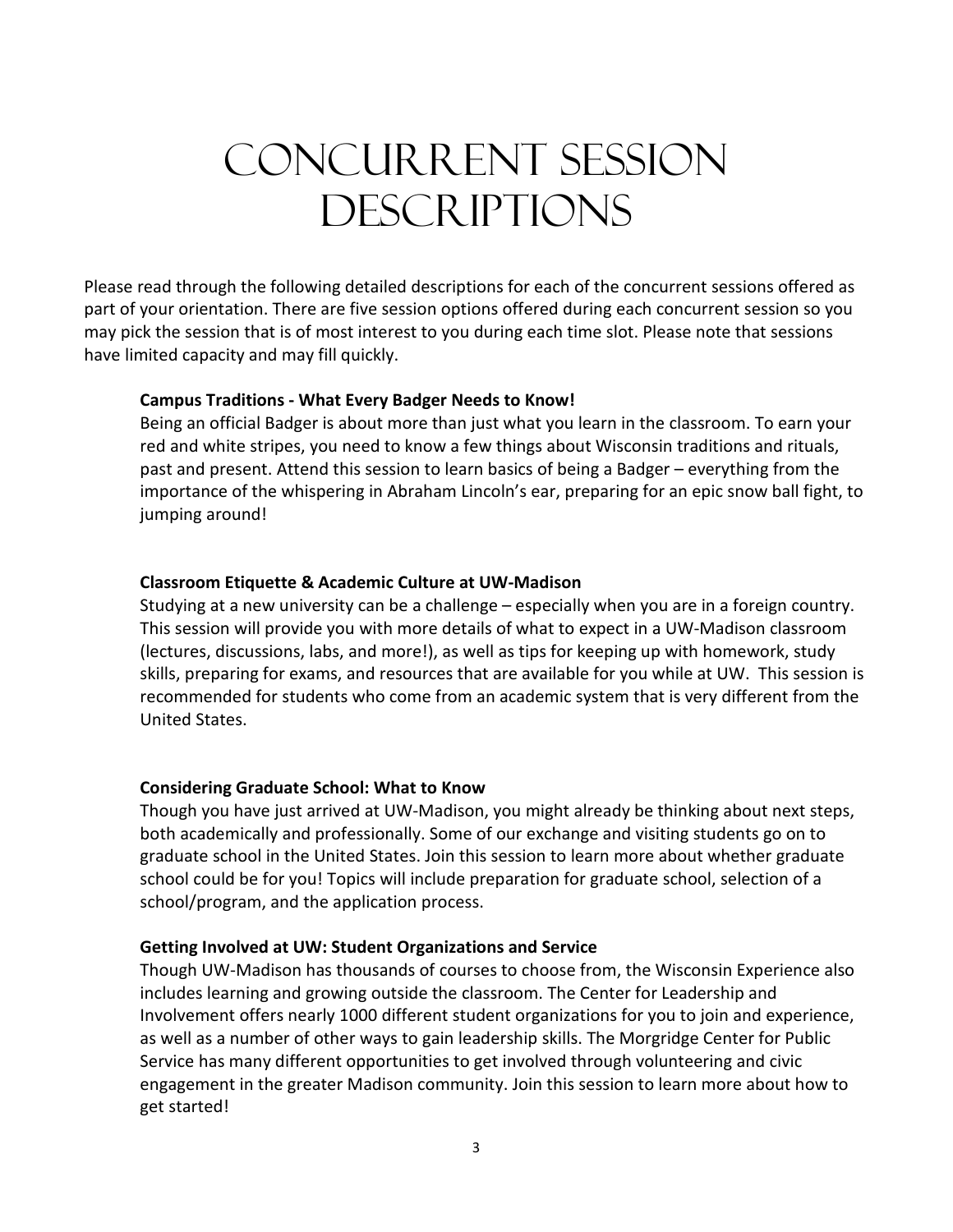### **#GlobalBadger Experience: ISS Programs and Events**

Make the most out of your Wisconsin Experience and get involved! International Student Services (ISS) programs, including BRIDGE and Reach, will help you make new friends, share your culture, and learn about Wisconsin culture, employment, and career opportunities. BRIDGE is an international friendship program that pairs international and American students based upon similar interests, with group events scheduled throughout the semester. International Reach is a global speakers program which places students in local schools, on campus, and in the community for short presentations on their countries, cultures, and global issues. ISS also offers nearly 50 programs and events per semester, including Global Cafe, Flavors of the World, discussion groups, Postcards Home, and trips to local attractions – such as snowshoeing or to an NBA game. Come find out how YOU can get involved!

### **Introduction to Networking**

During your time in Wisconsin, you may want to engage in networking. You can network, or cultivate productive relationships, for career, business, and personal reasons. Simply put, networking is making connections with other people. This interactive session, led by members of the career services team in the Wisconsin School of Business, will help you establish personal and professional goals for why you may want to engage in networking during your time in Wisconsin. You will leave the session with networking strategies you can use this semester and beyond!

## **Stay Healthy, Stay Active on Campus**

University Health Services (UHS) and Rec Sports know that your Wisconsin Experience is about more than just what you learn in the classroom. UHS is here to support you—both academically and personally—during your time at UW-Madison. Find out about talking with a counselor or a nutritionist, getting your sore throat checked, or managing stress. Learn more about the nocost medical, mental health, and wellness services available to students at UHS. Rec Sports provides a wide variety of opportunities for you to stay physically active throughout the year. Learn about the numerous facilities on campus, fitness classes, swim and tennis lessons, intramural sports and sport clubs, and more. You've already paid for your membership, and this presentation will help you learn how to get the most out of your experience.

## **Lunch Panel Discussion Topic: What I Wish I Had Known**

<span id="page-5-0"></span>This session features a panel of students who will share advice and information about what they wish they had known their first semester at UW-Madison. Where are the best places to study? Where and how do you make new friends? What are some strategies for coping with homesickness? Life lessons and more! Learn from their mistakes and experience, get a head start, ask questions, and make the most of your time here at UW.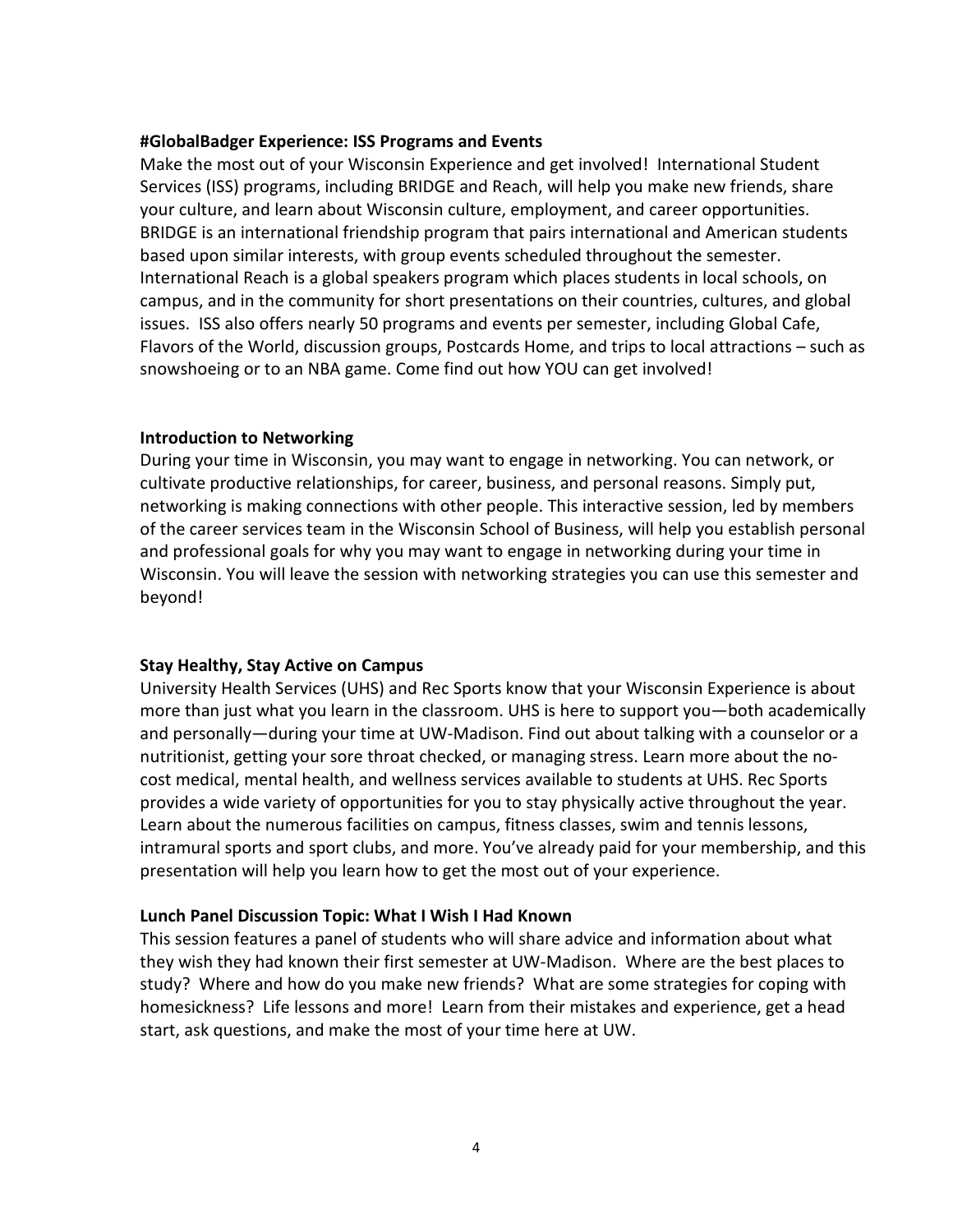# Arrival Checklist

## *During your first days in Madison…*

## ORIENTATION MATERIALS

 $\Box$  Review the Online Orientation Modules provided by your exchange coordinator as well as the information you received during your in-person orientation session.

## **DOCUMENTS**

- □ **MAKE PHOTOCOPIES OF ALL YOUR TRAVEL DOCUMENTS**. Keep the originals in a safe place, scan and email them to yourself so you always have access to a copy.
- □ **Make an information card** with your Madison address, phone number, student ID/Passport number, friend's number and your international host or exchange office's number to keep in your wallet. You can use this card when you are filling out forms, enrolling, etc. It is also useful in case you get lost!

## PICK UP / REGISTER / UPDATE

- □ **Check in with International Student Services (ISS)**
	- Federal law requires all F-1 and J-1 students to check in with the International Student Services (ISS) office by having immigration documents scanned. It is best if you check in with ISS prior to your orientation date. They offer different times and locations for this service. Please check the ISS website and newsletters for available hours.

## □ **Update your Contact Information in MyUW**

- Mailing Address (in Madison)
- Home Address (in your home country)
- Provide Emergency Contact information
- □ **Enroll in the Student Health Insurance Plan (SHIP) or file a qualifying waiver by deadline All** international students and visa dependents **are required to have UW-Madison approved health insurance coverage**. You must enroll in SHIP or file a qualifying waiver before the compliance deadline unless you qualify for an automatic waiver. The compliance deadline for the fall semester is **September 14,** and **February 14** for the spring/summer semester. Enrollment can be done online at [www.uhs.wisc.edu/ship](http://www.uhs.wisc.edu/ship) or by visiting the SHIP office.
- □ Pick up your **Wiscard Student ID** (identification) card
	- Wiscard office in Union South, [https://wiscard.wisc.edu](https://wiscard.wisc.edu/)
- □ Pick up your free **ASM Bus Pass**
	- 333 E Campus Mall, Student Activities Center (SAC, 4<sup>th</sup> Floor) OR Union South Box Office (10:00-6:00, beginning of semester only)
- □ Purchase your books and class materials
	- Check your course materials through Student Center and syllabi
	- Purchase online, at the University Bookstore, or at other local shops and campus printing centers
- □ **Law students/students wishing to take classes at the Law School** Please make an appointment to see Sumudu Atapattu [\(sumudu.atapattu@wisc.edu\)](mailto:sumudu.atapattu@wisc.edu) upon your arrival in Madison.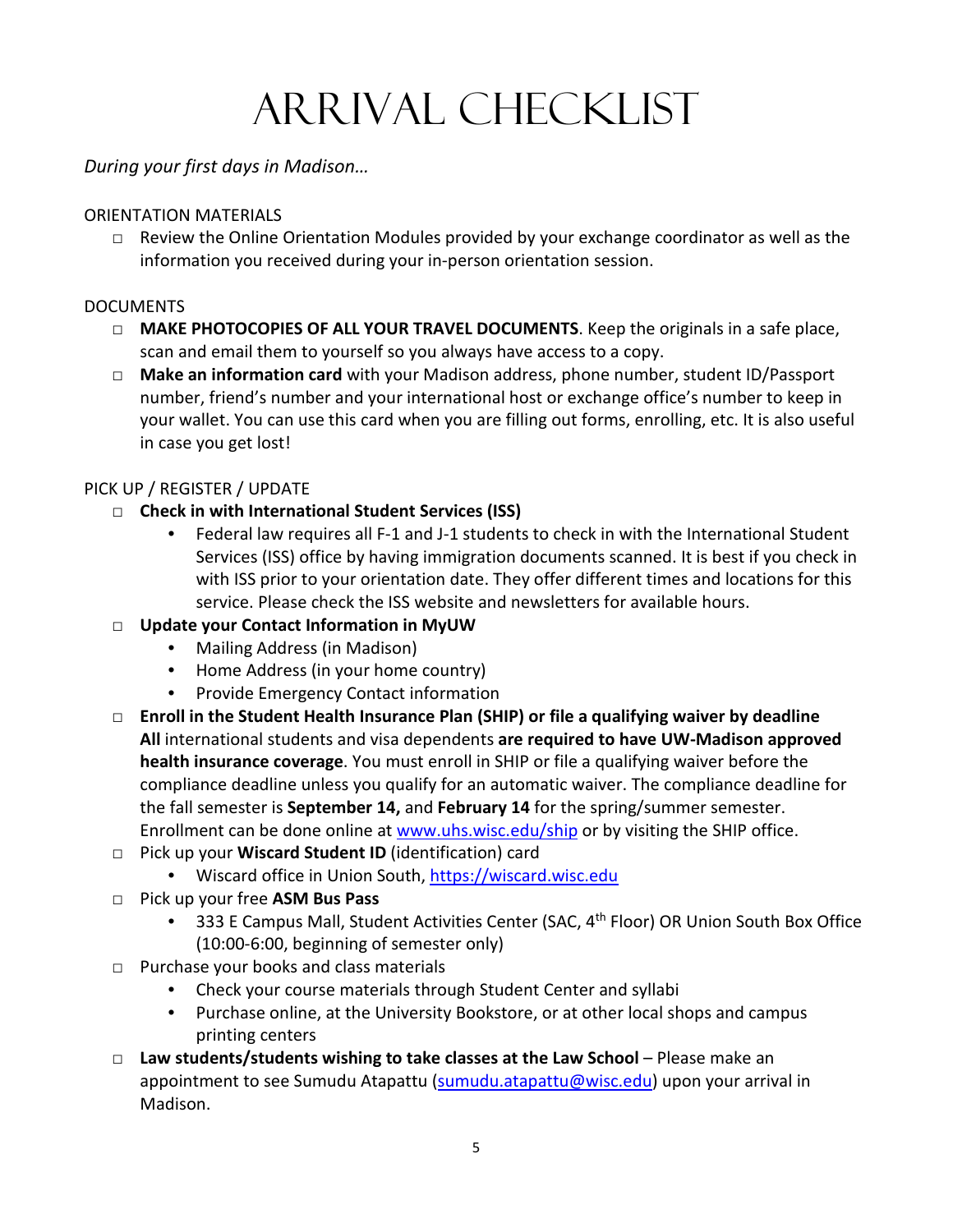# <span id="page-7-0"></span>PROGRAM HANDBOOK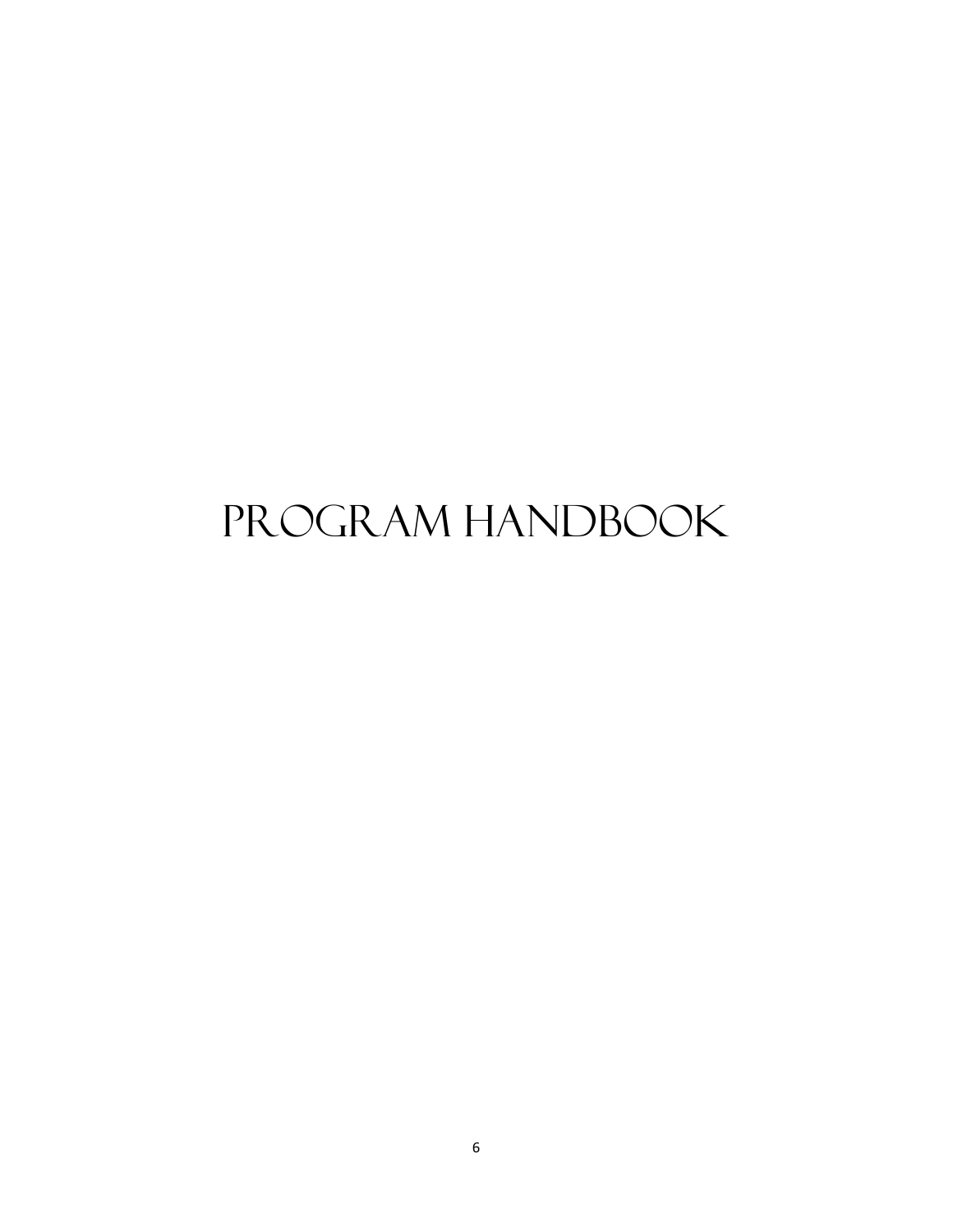# **WELCOME**

Congratulations! You are about to embark upon what is sure to be one of the most exciting and formative experiences of your life. We are very pleased that you have chosen to include study at UW-Madison as part of your academic program.

To assist in your preparations, we ask that you carefully read the contents of this booklet and check the information for new international students on the ISS webpage [\(iss.wisc.edu\)](http://iss.wisc.edu/), and refer to them throughout your time at UW-Madison. Your exchange coordinator can help you navigate UW-Madison as well.

The University of Wisconsin-Madison is home to over 42,000 students who have come from all 50 U.S. states and 130+ countries. Nearly 65,000 people are associated with the university as students or employees, which means that if UW-Madison were considered a city, it would be the state's 12<sup>th</sup> largest. This city within a city has its own police force, food service, residence halls, maintenance staff and hospital—not to mention a dairy farm, plant and store. The university owns 10,649 acres (4,300 hectares) of land and some 850 buildings, including farms, dormitories, the Arboretum and the Center for Health Sciences.

In addition to being one of the largest universities in the country, it is also among the most prestigious. UW-Madison has ranked as one of the top fifteen public universities in the country. With about 9,500 research projects being conducted simultaneously, UW-Madison is one of the leading public universities on research and development expenditures. Our faculty members and alumni have won 17 Nobel prizes and UW-Madison has the most alumni who volunteer globally with the Peace Corps. UW-Madison is also recognized as a leader in study abroad programs and sending U.S. students to study in other countries, so we expect our students to be interested in you and your experiences and welcome you to our campus!

# WE WISH YOU THE BEST IN YOUR UPCOMING ADVENTURE!

*Please note that this is the general exchange student campus handbook. Your respective schools/departments may have supplemental information that relates to you more specifically, like with access to certain buildings, networks and relevant procedures.*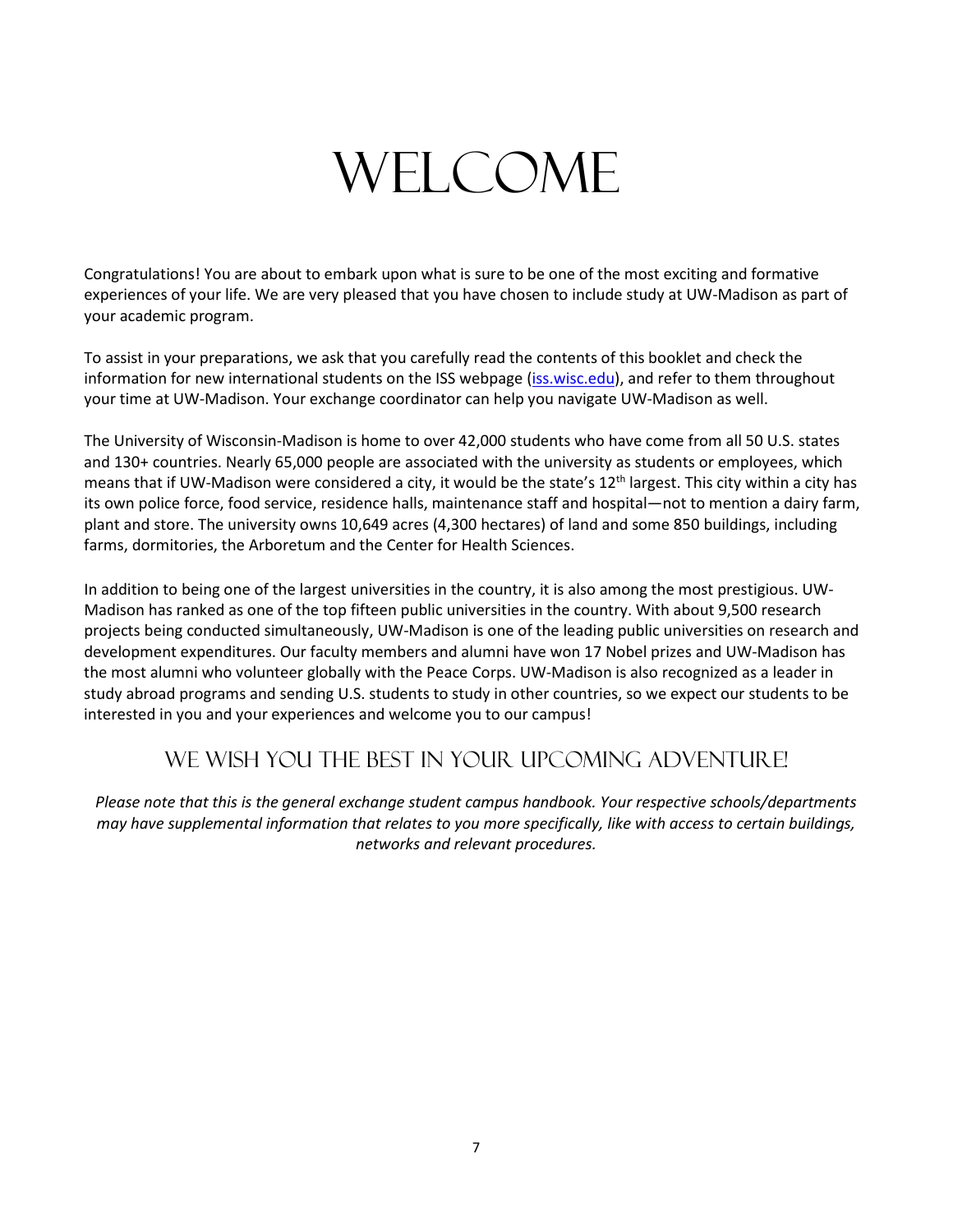# TABLE OF CONTENTS

| <b>ORIENTATION AGENDA</b>                                                                                                                                                              | $\mathbf{1}$                           |
|----------------------------------------------------------------------------------------------------------------------------------------------------------------------------------------|----------------------------------------|
| <b>OPTIONAL ACTIVITIES</b>                                                                                                                                                             | $\overline{\mathbf{2}}$                |
| <b>CONCURRENT SESSION DESCRIPTIONS</b>                                                                                                                                                 | 3                                      |
| ARRIVAL CHECKLIST                                                                                                                                                                      | 5                                      |
| <b>PROGRAM HANDBOOK</b>                                                                                                                                                                | 6                                      |
| <b>IMPORTANT CONTACTS</b>                                                                                                                                                              | 9                                      |
| LIFE IN THE U.S. CLASSROOM                                                                                                                                                             | 11                                     |
| <b>BUYING BOOKS</b><br>WHOM DO LASK?                                                                                                                                                   | 14<br>15                               |
| <b>MANDATORY HEALTH INSURANCE FAQ</b>                                                                                                                                                  | 16                                     |
| <b>HOUSING</b>                                                                                                                                                                         | 17                                     |
| <b>TEMPORARY HOUSING</b><br>LONG-TERM HOUSING (SEMESTER OR YEAR-LONG)<br>LEASES<br><b>RENTER'S INSURANCE</b><br><b>TENANT RESOURCE CENTER</b><br><b>SCAMS</b><br><b>GETTING AROUND</b> | 17<br>17<br>17<br>17<br>17<br>17<br>18 |
| <b>BUS</b><br><b>BICYCLE</b><br><b>DRIVING</b><br>NIGHTTIME TRANSPORTATION<br>TRAVEL WITHIN THE USA<br>INTERNATIONAL TRAVEL                                                            | 18<br>18<br>18<br>19<br>19<br>19       |
| GET INVOLVED                                                                                                                                                                           | 20                                     |
| THE UNION<br>PLAYING SPORTS AT UW-MADISON<br>USING YOUR EXPERIENCE AS AN INTERNATIONAL STUDENT<br><b>ENJOYING THE CAMPUS</b><br>LOCAL NEWS AND EVENTS                                  | 20<br>20<br>20<br>21<br>21             |
| <b>FINDING A JOB</b>                                                                                                                                                                   | 21                                     |
| SHOPPING                                                                                                                                                                               | 22                                     |
| <b>FOOD</b><br>OTHER SHOPPING                                                                                                                                                          | 22<br>23                               |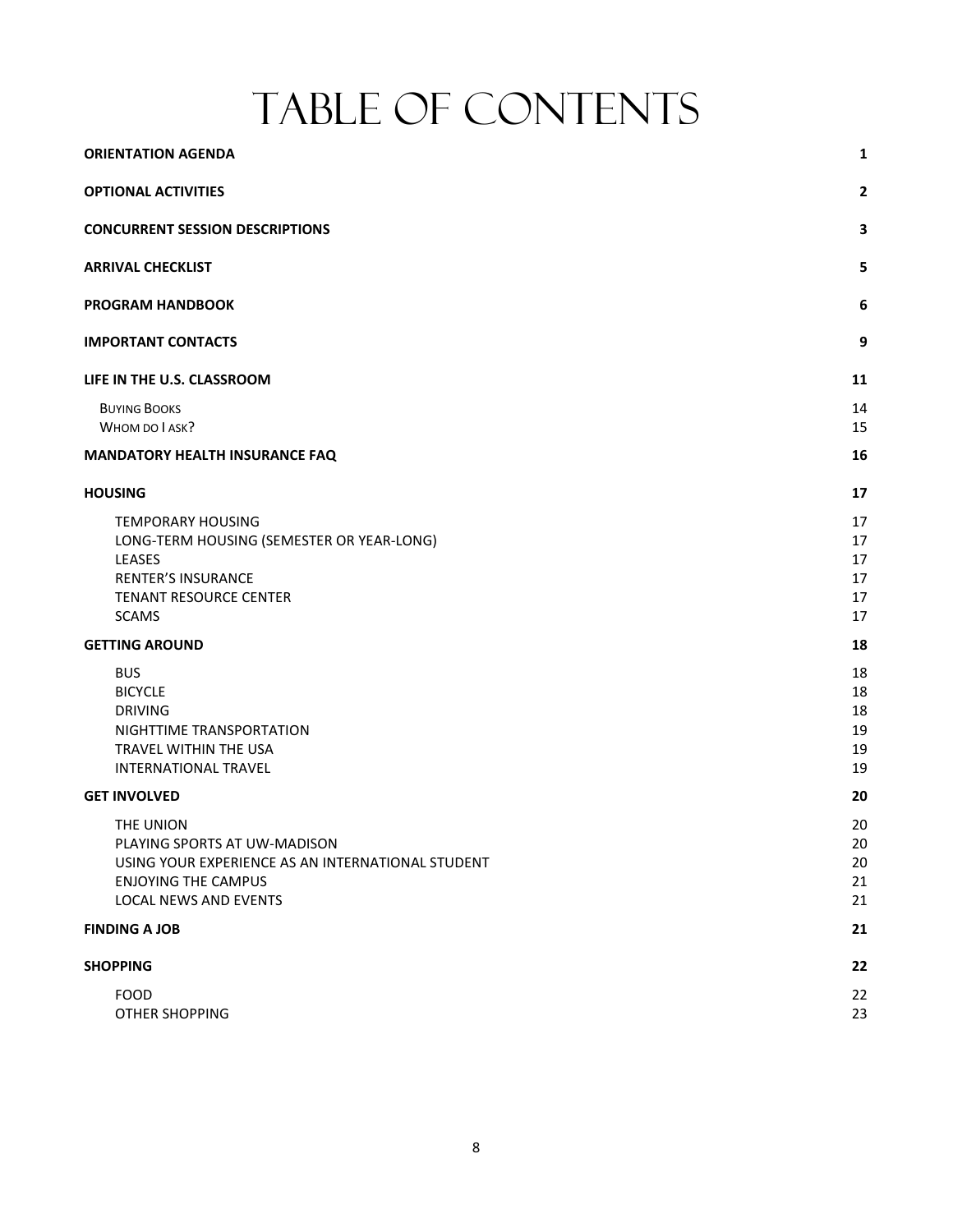# <span id="page-10-0"></span>Important Contacts

## *Your Exchange or VISP Office*

**College of Engineering** International Engineering Studies & Programs *Amanda Hammatt* [international@engr.wisc.edu](mailto:international@engr.wisc.edu) 608-263-2191 1150 Engineering Drive, Room 1150 [international.engr.wisc.edu/incoming/applying.php](http://international.engr.wisc.edu/incoming/applying.php)

**International Academic Programs**  and **College of Agricultural and Life Sciences** *Andy Quackenbush, Kate Hamoonga & Kristin Calkins* [exchange@studyabroad.wisc.edu](mailto:exchange@studyabroad.wisc.edu) 608-265-6329 3<sup>rd</sup> floor, Red Gym 716 Langdon Street [www.studyabroad.wisc.edu/exchange](http://www.studyabroad.wisc.edu/exchange)

**Law School** *Sumudu Atapattu* [sumudu.atapattu@wisc.edu](mailto:sumudu.atapattu@wisc.edu) 608-890-1395 Law Building, Room 6218 975 Bascom Mall [www.law.wisc.edu](http://www.law.wisc.edu/)

**Wisconsin School of Business** International Programs *Joseph Halaas & Sarah Melin* [incoming.exchange@wsb.wisc.edu](mailto:wsobexchange@bus.wisc.edu) 608-265-5017 3290 Grainger Hall 975 University Avenue [www.bus.wisc.edu/exchange](http://www.bus.wisc.edu/exchange)

**Visiting International Student Program (VISP)** *Matt Greenberg, Josh Juedes, Anna Seidel-Quast & Zufang Shan* [visp@dcs.wisc.edu](mailto:visp@dcs.wisc.edu) 608-263-6960 21 North Park Street, suite 7101 <http://www.visp.wisc.edu/>

## *Your Campus Dean's Office*

*Exchange Students:* The Division of Continuing Studies (DCS) acts as the Dean's Office for all exchange students, *except for Law*. Your main contact here at UW-Madison is listed above. Your exchange coordinator may direct you to DCS for dean's office services.

*VISP students:* DCS and the VISP staff also serve as your Dean's Office contact. Email your VISP coordinator if you have any questions.

> **Division of Continuing Studies** Adult Career and Special Student Services (ACSSS) 21 North Park Street, suite 7101 [continuingstudies.wisc.edu/advising](http://continuingstudies.wisc.edu/advising/) 608-263-6960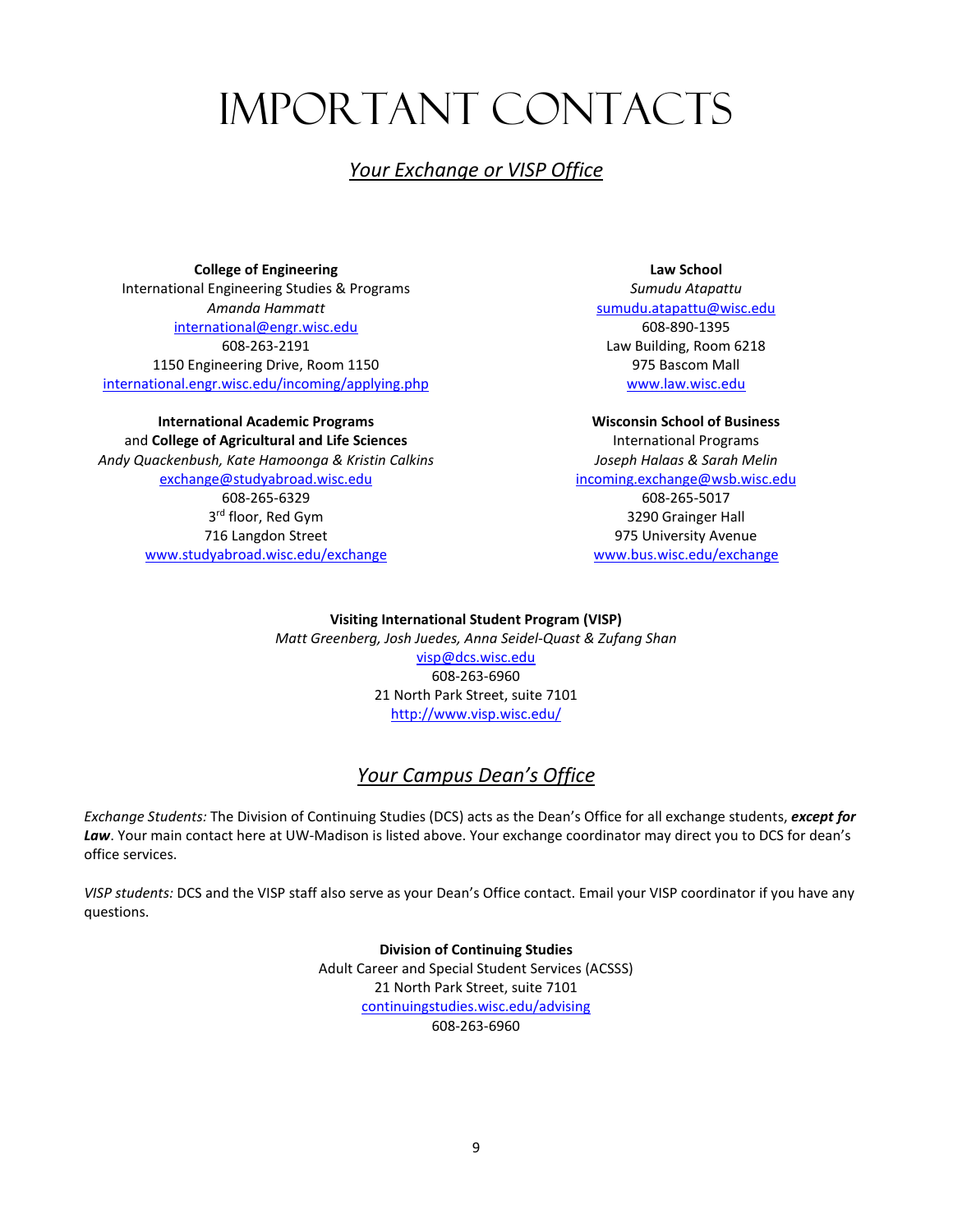### *Other Important Contacts*

### **International Student Services (ISS)**

[iss@studentlife.wisc.edu](mailto:iss@studentlife.wisc.edu) 608-262-2044 217 Red Gym 716 Langdon Street [iss.wisc.edu](http://iss.wisc.edu/)

### **Division of Information Technology (DoIT)**

608-264-4357 [www.doit.wisc.edu](http://www.doit.wisc.edu/)

#### **Office of the Registrar**

[reginfo@em.wisc.edu](mailto:reginfo@em.wisc.edu) 608-262-3811 333 E Campus Mall #10-11 [registrar.wisc.edu](http://registrar.wisc.edu/)

### **University Health Services (UHS)**

608-265-5600 333 E Campus Mall #5-8 [www.uhs.wisc.edu](http://www.uhs.wisc.edu/)

#### **Student Health Insurance Plan (SHIP)**

608-265-5232 333 E Campus Mall #7 [www.uhs.wisc.edu/ship](http://www.uhs.wisc.edu/ship)

### **Campus and Visitor Relations**

(608) 263-2400 [info.wisc.edu](http://info.wisc.edu/)

**Division of University Housing** (608) 262-2522 [www.housing.wisc.edu](http://www.housing.wisc.edu/)

**Instructors or Classmates:**

[www.wisc.edu/directories](http://www.wisc.edu/directories)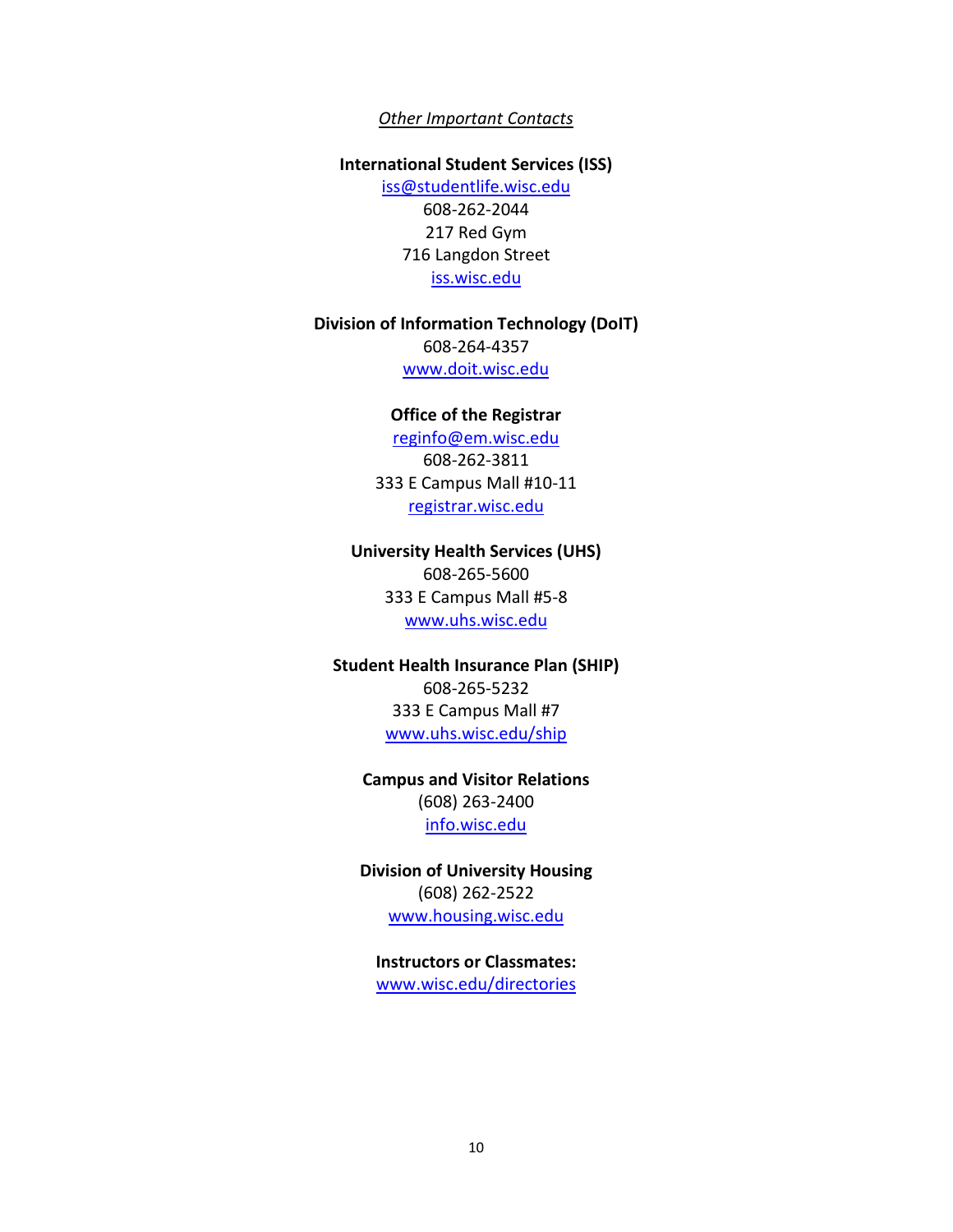# Life in the U.S. Classroom

<span id="page-12-0"></span>Many international students find that American classrooms differ greatly from those of their home countries. The degree and nature of these differences will depend upon the classroom culture to which you are accustomed. Here are a few guidelines to help prepare you for the American educational atmosphere:

## **Class Format**

Most *introductory, undergraduate-level courses* meet three times a week for 50 minutes or twice a week for 75 minutes.

Lectures range in size from 25 to 250 students and are usually taught by a professor. In most large lectures, the focus tends to be on the professor presenting information, with minimal verbal feedback from the students. Discussion sections usually contain no more than 35 students. Discussions are generally led by graduate student

Teaching Assistants (TAs). During discussion, your TA may clarify questions from lecture, expand on ideas presented in lecture or discuss homework assignments. Your attendance and active participation is often required.

Most *upper-level undergraduate-level and most graduate-level courses* consist of two 75-minute classes or one three-hour class per week. Class size varies, but is usually around 25 students. Classes typically consist of lectures by professors and a discussion of lectures, assigned readings and projects. Your attendance and active participation is required.

## **Assessment and Grading**

If you are not accustomed to an educational system that requires daily work and quizzes, you may be overwhelmed by the amount of work that is required at UW-Madison. Professors assign specific chapters or articles that are due each class period. You are expected to come to class ready to discuss the readings.

Your grade will depend on a variety of factors, which may include:

- your participation in class
- homework that you turn in on a regular basis
- quizzes taken throughout the semester
- formal presentations made in class (individually or as part of a group)
- papers
- two or three exams taken throughout the semester, including a final

### **Participation and Attendance**

You are required to attend all classes. Your instructor will discuss the absence policy on the first day of class and it will be listed in your syllabus. It is a good idea to speak with your instructor if you anticipate missing class or if you have missed a class. You are accountable for all missed assignments. (**Note:** You *cannot* enroll in two classes that meet at the same time.) Your visa status may be jeopardized if you fail to attend classes.

Professors value the experience and diversity of opinion that international students bring to their classes, so please be an active participant in class discussions! Your academic experience and your grade will benefit from regular participation, and you will sharpen your communication skills by participating. If there is a situation that makes you uncomfortable, please talk with your instructor or advisor.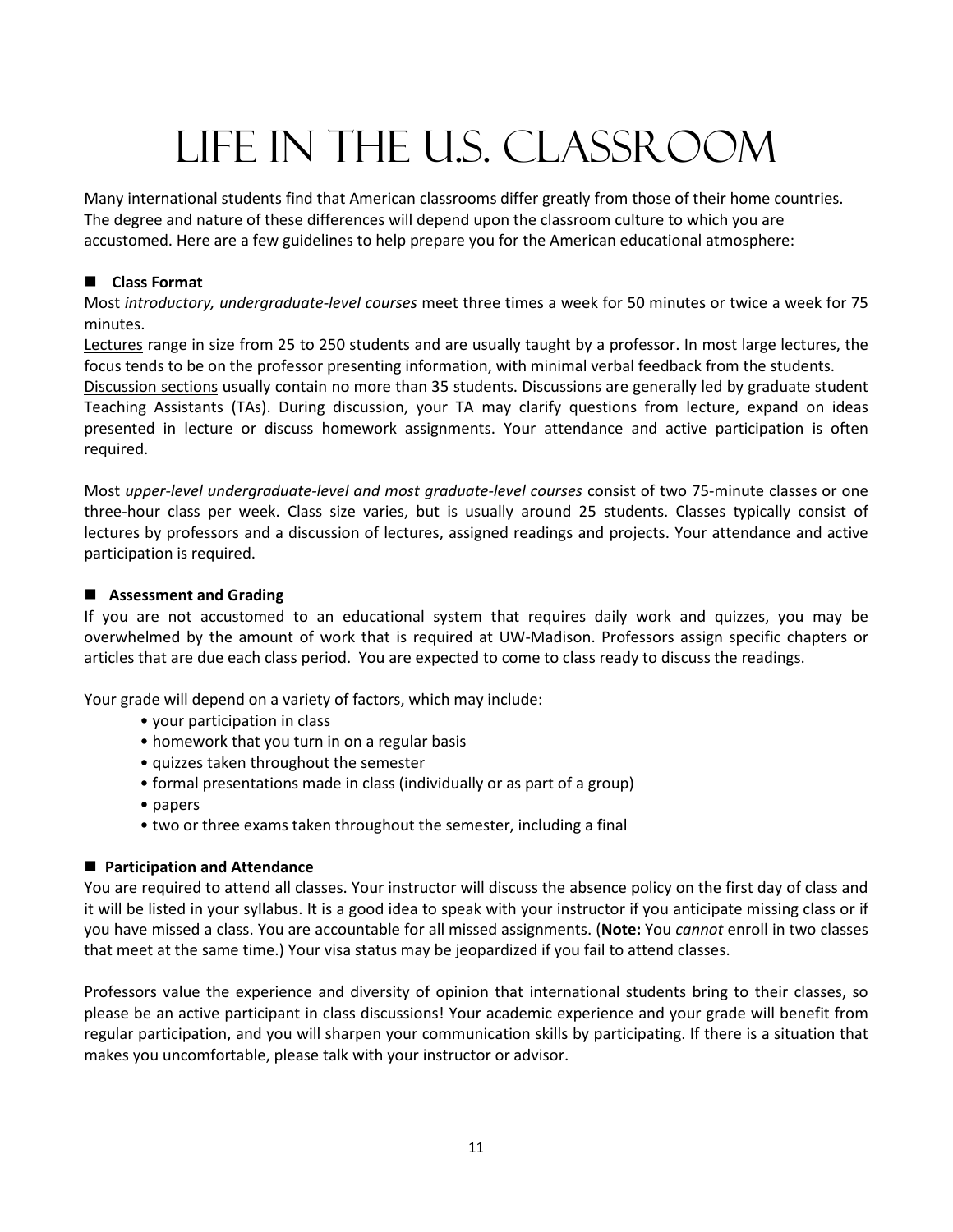### **Arriving Late**

It is expected that you arrive five minutes before the scheduled start time of your class. Many professors become irritated when students do not arrive to class on time; in many cases, arriving late can lower your grade or you may not be permitted to enter the class.

### **Group Projects**

You may be required to complete a group project. The same standards for participation, attendance, and arriving late apply to such projects. Team members will rely on one another to contribute equally to the project. Every member's input will affect the grade of the entire team. Grades are very important to UW-Madison students.

### **Classroom Culture**

The U.S. classroom may seem more informal than at home. Lively discussions and debates are often encouraged. This comes as a surprise to many exchange students, as at home debate would be considered a sign of disrespect for the professor.

### ■ Contacting your Professor

Professors at U.S. universities encourage students to contact them outside of the classroom. There are several ways to contact your professor; many professors will include their office address, office hours, e-mail address, and telephone number on the syllabus that you receive on your first day of the class. Office hours are times that the professor sets aside to be in his or her office for meetings with students or to provide help on a drop-in basis. If these hours conflict with your schedule, ask your professor if you can make an appointment to meet at a different time.

### ■ Computer Services and Classes

Refer to 'Computing @ UW-Madison' [www.doit.wisc.edu](http://www.doit.wisc.edu/) for details on activating your 'MyUW' account, computer and software sales [\(www.wiscsoftware.wisc.edu/wisc\)](http://www.wiscsoftware.wisc.edu/wisc), computer labs and UW-Madison's computer help desk. In addition, all students will have a wisc.edu e-mail account and will have access to all campus computer labs.

If you need extra support with computer skills for your class assignments, free workshops (from beginner to advanced on anything from Excel to Photoshop to HTML) are offered through the Division of Information Technology (DoIT) at UW-Madison. Lynda.com is also a wonderful resource with online classes on thousands of topics. UW-Madison subscribes to Lynda, so you do not need to pay for an individual membership. More information can be found on the DoIT website above.

### **Library Resources**

UW-Madison is home to dozens of department-specific libraries. For locations, hours and to access the many online resources available to you as a UW-Madison student, visit [library.wisc.edu.](http://library.wisc.edu/) Login is with your Net ID.

Tours and workshops designed to orient you to the libraries' facilities and resources are available throughout the semester. Library staff is always happy to help. Just ask them your questions!

## **McBurney Disability Resource Center**

McBurney accommodation specialists provide disability-related counseling, advising and advocacy. There are also a variety of other services available to students with documented disabilities like Adaptive/Assistive Technology Access, Course/Seat Relocation and Substitution, Elevator Access, Laboratory Assistance, Notetaking Support and much more. If you think you might need any of these services, you should contact the McBurney Center as soon as possible before your semester begins. For more information visit: [www.mcburney.wisc.edu/services.](http://www.mcburney.wisc.edu/services)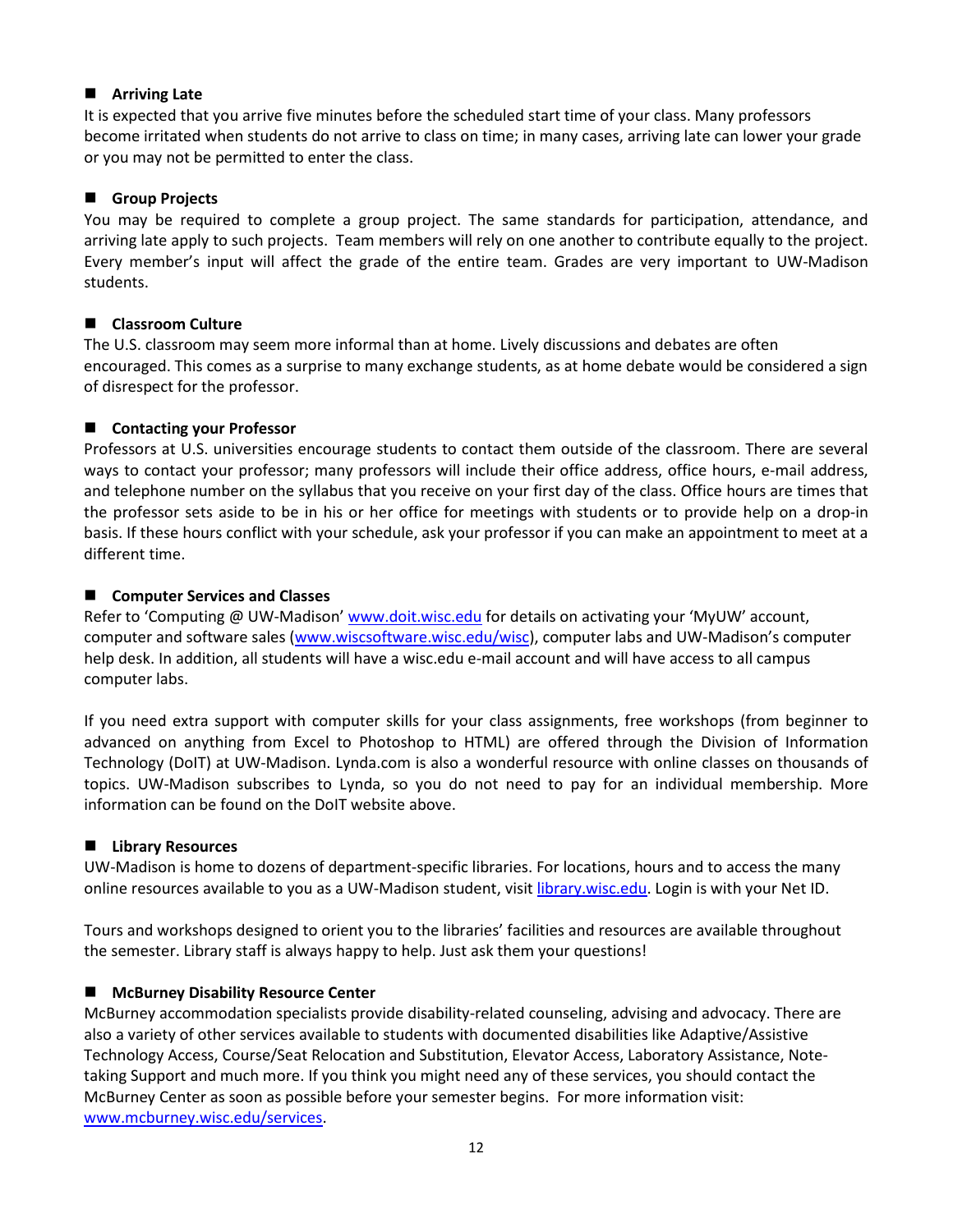## **Research and Plagiarism**

While doing research and searching for sources, you must remember that plagiarism (claiming someone else's ideas or citations as being your own) is prohibited. This policy is taken very seriously at UW-Madison, with plagiarism leading to disciplinary action. If you have doubts as to what constitutes plagiarism, ask your instructor. If you need help to be more effective with your writing, contact the Writing Center: 6171 Helen C. White or [www.wisc.edu/writing](http://www.wisc.edu/writing)**. Please remember:**

- 1. It is plagiarism to turn in a paper or an essay examination written by another person or by a term paper service. There is, of course, a legitimate area in which a student may seek help. For example, **proofreading** by another person may locate mechanical errors or awkward constructions. But "help" does not mean having another person *make* the corrections or revisions.
- 2. It is also plagiarism **to copy** some portion of your text from another source without proper acknowledgment of indebtedness. If you use an author's specific word or words, you must place those words within quotation marks and you must credit their source. Consult your professors regarding the **form of acknowledgment** (citations, footnotes, etc.) they prefer.
- 3. It is also plagiarism to **borrow another person's specific ideas** without documenting their source. You are committing plagiarism when you present as your own sequence of ideas, the arrangement of material, and/or the pattern of thought of someone else, even though you express them in your own words. Therefore, a paraphrase of another's interpretation, although not enclosed in quotation marks, must be footnoted or cited properly.

(Taken from page 4 of the English Department's Handbook entitled "English 207-208 Policy on Plagiarism")

### **Taking classes in the Wisconsin School of Business**

Almost all business courses are restricted to students admitted to the Wisconsin School of Business and business exchange students until the open enrollment date. The open enrollment date is listed in the Class Search under Class Notes for each business course. There are a number of business courses that are restricted to only business students. Some instructors will require you to come to the first day of class in order to enroll. If you are on an exchange through another international programs host or exchange office (IAP, Engineering, etc.), you will not necessarily be able to take business courses and should plan accordingly.

## ■ Taking classes at the Law School

As special students, you cannot enroll directly in law classes. We need to enter permission before you can do so. Please contact the Law School coordinator as soon as possible upon your arrival in Madison to get registered in classes.

# ACADEMIC ADVICE FROM PAST STUDENTS

"Nothing will ever prepare a person for the amount of readings the courses require." –Student from Copenhagen

"If you are in doubt about anything, most professors are friendly, so just send them an email or give them a call." -Student from Copenhagen

"One point is the important focus on teamwork. Teamwork is a really good thing for exchange students, because we are likely to meet more American people and to see them in other places than in the classroom; and it fosters communication and helps you to speak and submit ideas, what you may fear in class." -Student from Paris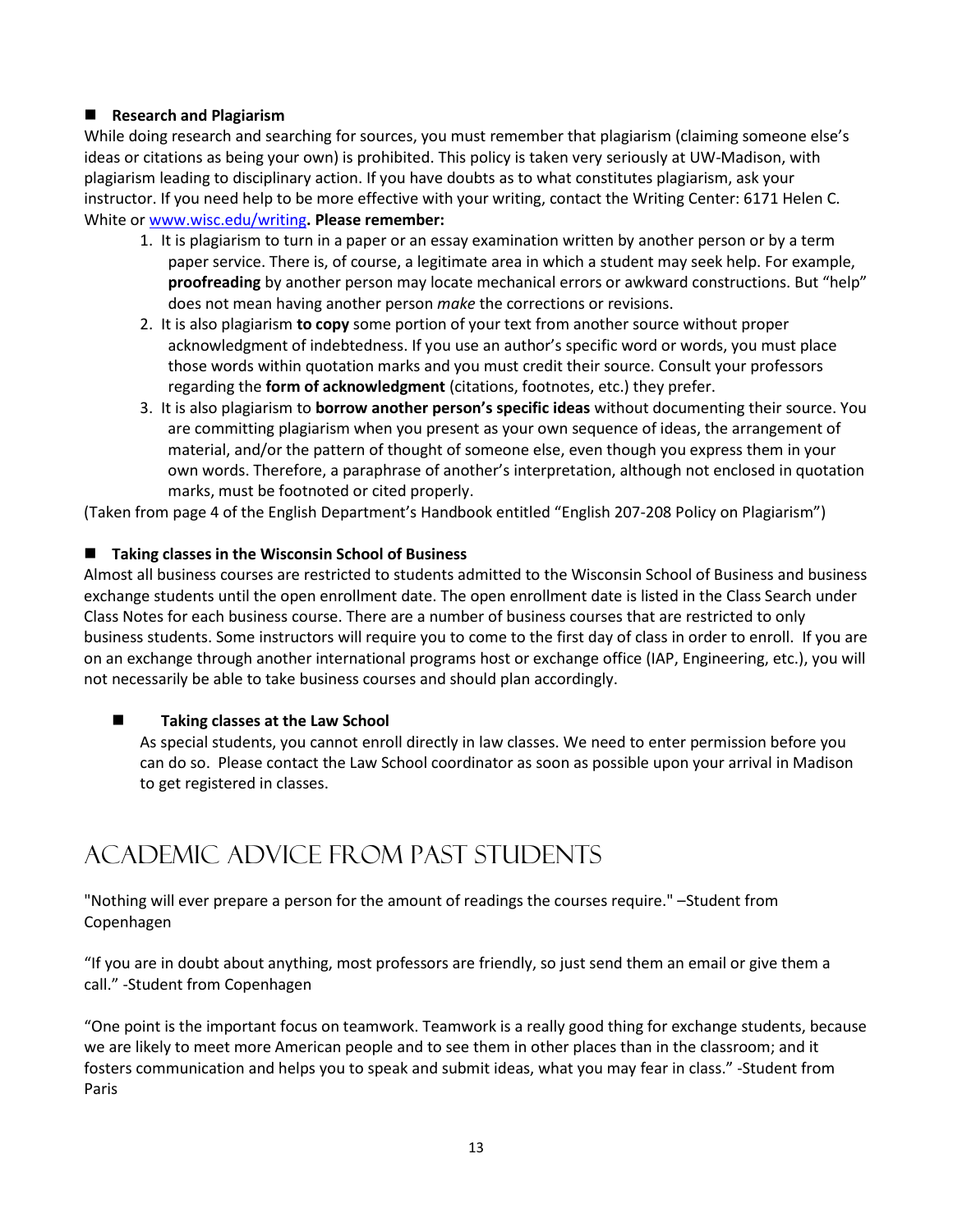# Buying Books

<span id="page-15-0"></span>Most of your textbooks can be found at the University Book Store, located on State Street Mall. Other locations may have cheaper prices, such as:

## **Stores in Madison:**

A Room of One's Own, 315 W. Gorham St. (just off State Street) Other used book stores near campus A book swap is held at Memorial Library, State Street Mall, early each semester.

## **Websites:**

The University Book Store website is a really helpful tool for you as you can compare their prices to Half.com and Amazon.com automatically at: [http://text.uwbookstore.com/home.aspx.](http://text.uwbookstore.com/home.aspx) The website also has other helpful services.

## **Library:**

This is oftentimes not advised because there is usually only one copy and you can only use it for a certain period of time *while in the library.* However, while you are waiting for your books to arrive this is a good resource so that you do not fall behind on assignments.

### **Navigating the bookstore tag system:**

As you enter the textbook area you will see a directory of all departments and the aisle number that indicates where the department's textbooks are organized by ascending course number. Bring your course schedule, including the lecture and discussion numbers so you know which books to purchase. Each stack of books will have a tag like this:

| <sup>1</sup> Required                                                                                    | 1. | This means that this book is required for the course. At times professors will<br>recommend certain supplements or books for extra help-these will say                                                                              |  |  |
|----------------------------------------------------------------------------------------------------------|----|-------------------------------------------------------------------------------------------------------------------------------------------------------------------------------------------------------------------------------------|--|--|
| $2$ TITLE:<br><b>INTERMEDIATE</b><br><b>ACCOUNTING</b>                                                   |    | "RECOMMENDED" instead of "REQUIRED". You do NOT have to purchase the<br>recommended books, however sometimes it is a good idea.<br>2. Title of the Textbook. (Verify this—sometimes people put books back on the<br>wrong shelves.) |  |  |
|                                                                                                          | 3. | Author of the Textbook.                                                                                                                                                                                                             |  |  |
| <sup>3</sup> AUTHOR: KIESO                                                                               |    | 4. Edition of Textbook. Be careful—sometimes professors require certain editions<br>of books. For example, one lecture will use the "Fourth Edition" of a textbook                                                                  |  |  |
| $4$ EDITION: $9TH$ 98                                                                                    |    | while another will use the "Fourth Revised Edition".                                                                                                                                                                                |  |  |
|                                                                                                          | 5. | Professor                                                                                                                                                                                                                           |  |  |
|                                                                                                          | 6. | <b>Course Number</b>                                                                                                                                                                                                                |  |  |
| Course Section (make sure that this is YOUR section number. Different sections may use different texts.) |    |                                                                                                                                                                                                                                     |  |  |

<span id="page-15-1"></span>8. Price of the book. Used books are much cheaper than new books, so many students choose to buy them. Because sell-back value for books is generally low, used books are a better buy.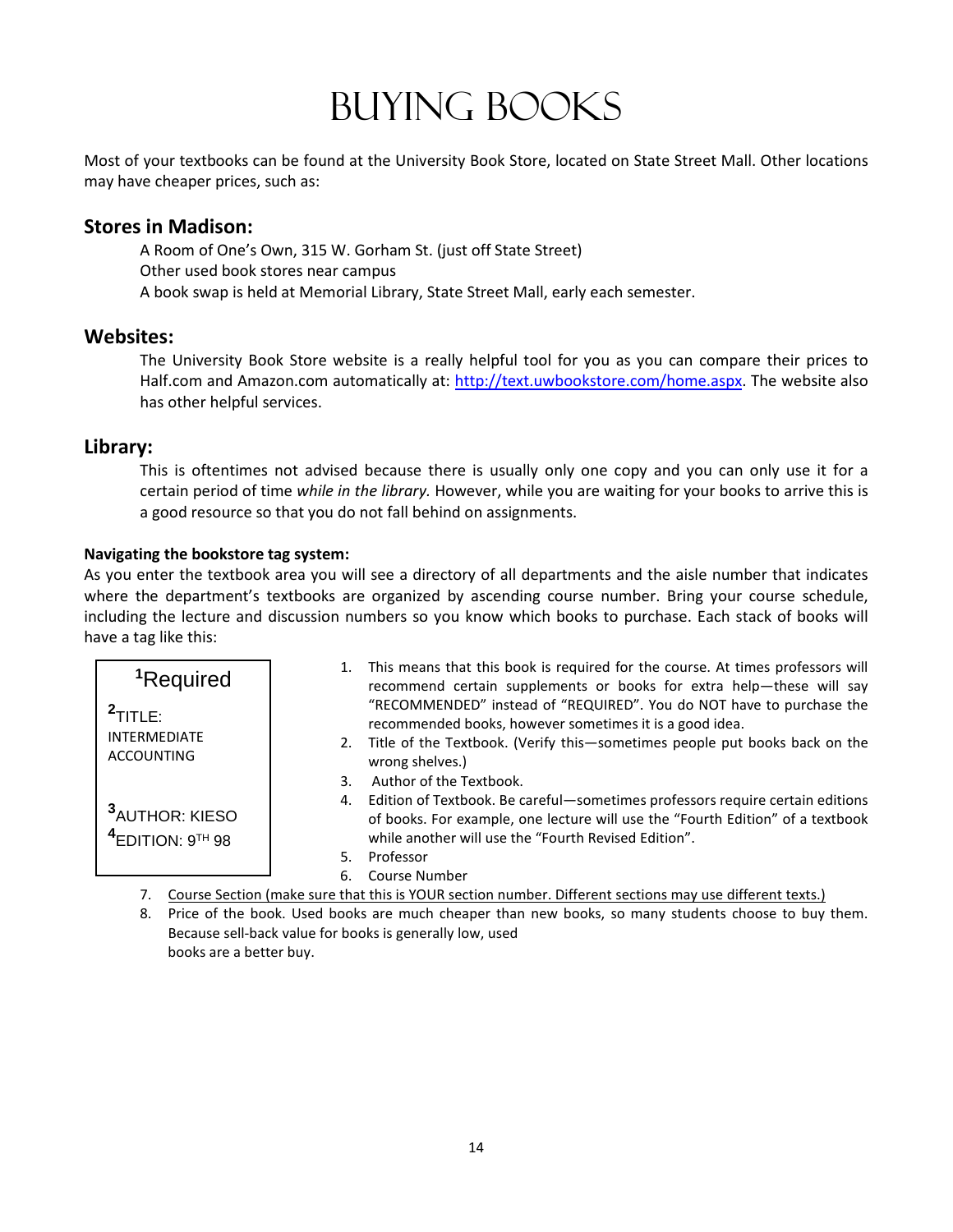# WHOM DO I ASK?

Start with the first option listed on the chart. Depending on your specific problem, it might be necessary to get help from the second, third, or fourth option listed. **International Host or Exchange Office** means your coordinator or advisor at your respective UW-Madison office. **Contact information is found on pages 9 and 10.**

## **ACADEMICS**

| Courses and prerequisites                 | MyUW $\rightarrow$ International Host or Exchange Office $\rightarrow$ Professor $\rightarrow$ Department            |
|-------------------------------------------|----------------------------------------------------------------------------------------------------------------------|
| Syllabi                                   | Professor                                                                                                            |
| Location of courses                       | MyUW                                                                                                                 |
| Auditing courses and Pass/Fail            | International Host or Exchange Office $\rightarrow$ Professor $\rightarrow$ Division of Continuing<br><b>Studies</b> |
| Exam schedule/conflicts and grades        | $MyUW \rightarrow$ Professor                                                                                         |
| Desired course is full                    | International Host or Exchange Office $\rightarrow$ Professor                                                        |
| Problems with professor                   | Professor $\rightarrow$ International Host or Exchange Office $\rightarrow$ Division of Continuing<br><b>Studies</b> |
| Difficulties in a course                  | Professor $\rightarrow$ Writing Center/GUTS $\rightarrow$ International Host or Exchange Office                      |
| Credits (Drop/Add, status)                | MyUW $\rightarrow$ International Host or Exchange Office $\rightarrow$ ISS                                           |
| Reduced credit load                       | International Host or Exchange Office $\rightarrow$ ISS                                                              |
| Non-degree status                         | Division of Continuing Studies $\rightarrow$ International Host or Exchange Office                                   |
| Letter verifying attendance at UW-Madison | International Host or Exchange Office $\rightarrow$ Registrar                                                        |
| <b>Transcript requests</b>                | ordertranscript.wisc.edu                                                                                             |
| Withdrawing                               | International Host or Exchange Office $\rightarrow$ Division of Continuing Studies $\rightarrow$ ISS                 |

## **HEALTH**

| Mandatory Health Insurance (SHIP) | $SHIP \rightarrow UHS$                                                                                                      |
|-----------------------------------|-----------------------------------------------------------------------------------------------------------------------------|
| <b>Illness</b>                    | UHS $\rightarrow$ International Host or Exchange Office                                                                     |
| <b>Personal Crisis</b>            | UHS Counseling Services $\rightarrow$ International Host or Exchange Office $\rightarrow$ Dean of<br><b>Students Office</b> |

## **OTHER**

| General housing questions | University Housing $\rightarrow$ International Host or Exchange Office |
|---------------------------|------------------------------------------------------------------------|
| Visa questions            | <b>ISS</b>                                                             |
| Employment questions      | <b>ISS</b>                                                             |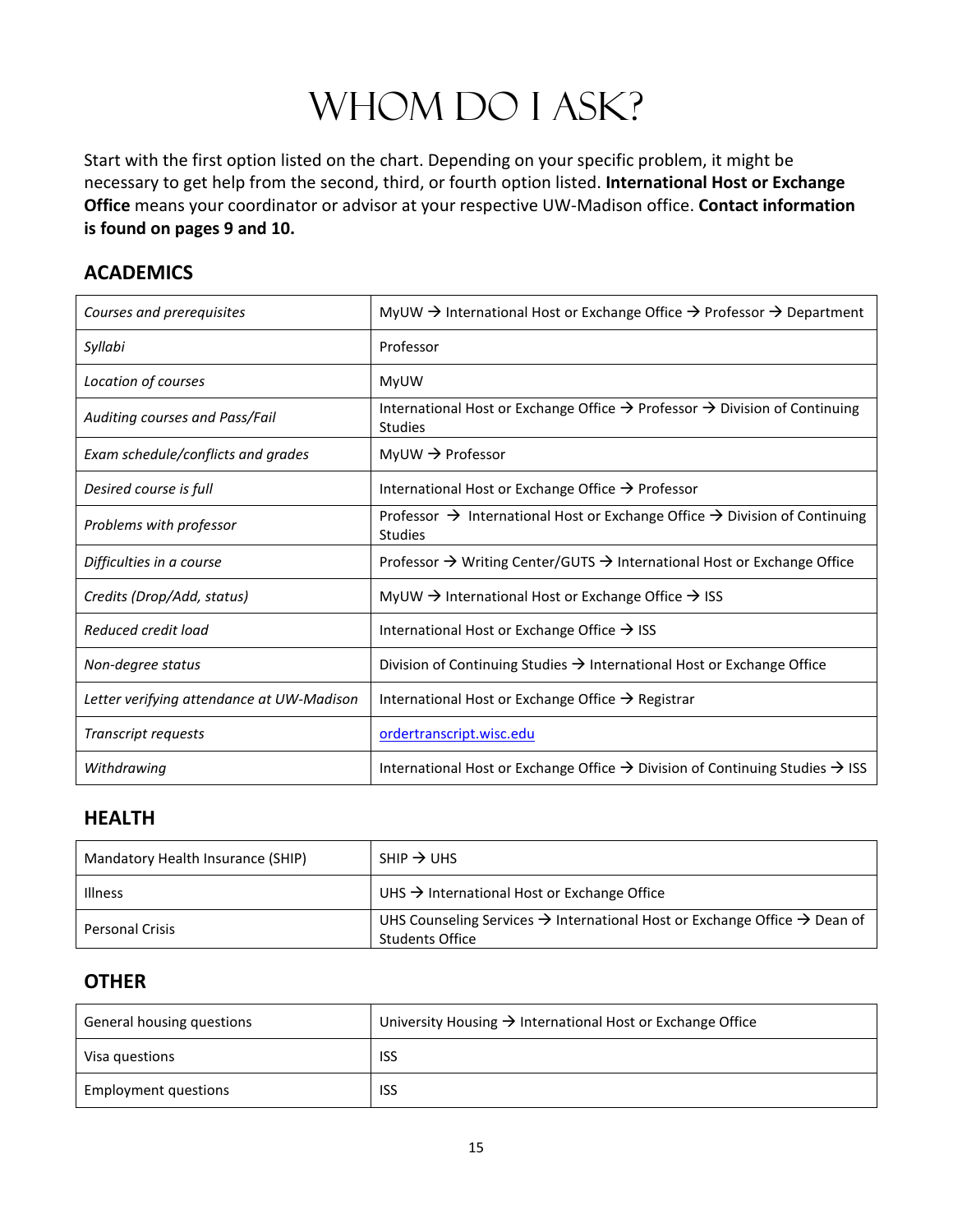# <span id="page-17-0"></span>Mandatory Health Insurance FAQ

## **What is University Health Services (UHS)?**

UHS provides all enrolled UW-Madison students with a wide range of medical, mental health, prevention, and wellness services. These include, but are not limited to, primary care, immunizations (including flu shots), women's health, travel, sexual health, physical therapy, stress management and individual, couple/partner and group counseling. However, UHS is not open evenings and weekends and does not provide emergency care, hospitalization, emergency room services, pediatric care, or specialty care for complex problems. For more information and a full list of services, visit [www.uhs.wisc.edu.](http://www.uhs.wisc.edu/)

## **What is Student Health Insurance Plan (SHIP)?**

SHIP is a comprehensive medical health insurance plan that is specifically designed to safeguard the health of UW–Madison students. SHIP members have convenient primary care access at UHS, with most services covered 100%. In addition, SHIP members are well protected nationwide by In-Network hospitals, clinics and specialized medical services including travel and meningitis vaccines, and a contraceptive benefit. SHIP coverage also includes an annual eye exam, global Out-Of-Network coverage and worldwide assistance including medical evacuation and repatriation.

The health care system in the United States can be overwhelming, and the SHIP Customer Service team is here to assist you with any benefits or claims issues that you may encounter. At orientation, SHIP representatives will provide details about the plan and be available to answer any questions you may have. Contact information is on page 9-10.

## **I already have health insurance at home. Do I have to purchase SHIP insurance?**

Waivers will only be approved for plans that meet the criteria listed on the Waiver Application. The Waiver Application is available online at [www.uhs.wisc.edu/ship.](http://www.uhs.wisc.edu/ship) **Please read the Waiver Application form carefully** to ensure that you do not purchase insurance which does not meet the SHIP waiver requirements. **Individual and travel plans will NOT qualify for a waiver!** The SHIP office must receive a qualifying Waiver Application and all required supporting documentation on or before the compliance deadline. International students who file a qualifying waiver after the deadline will be charged a late fee. If you should lose coverage during the waived period, you are required to notify the SHIP office and enroll in SHIP from the date of your loss of insurance.

**Automatic Waivers (rare)**: You do not need to file a Waiver Application if you are employed at UW–Madison and are receiving health insurance benefits that are effective on or before September 1 for fall or February 1 for spring. Dependents of UW-Madison employees who are also international students must file their own Waiver Application with the SHIP office. If you lose or change your UW–Madison health insurance benefits, you are required to enroll in SHIP within 31 days. Please remember that if you do not qualify for a waiver you are required to enroll in SHIP.

## **Can I receive a refund if I leave the US before my SHIP policy ends?**

International students who are leaving the U.S. and not returning to UW-Madison the following semester may request a refund of the policy premiums for the time period after their departure. The refund request form can be obtained only at the SHIP office. At the time of your refund application, you must also provide your expiring visa document (DS-2019 or I-20 document) AND a copy of your airline itinerary and payment confirmation (in English). Please refer to the SHIP website for additional information regarding refunds.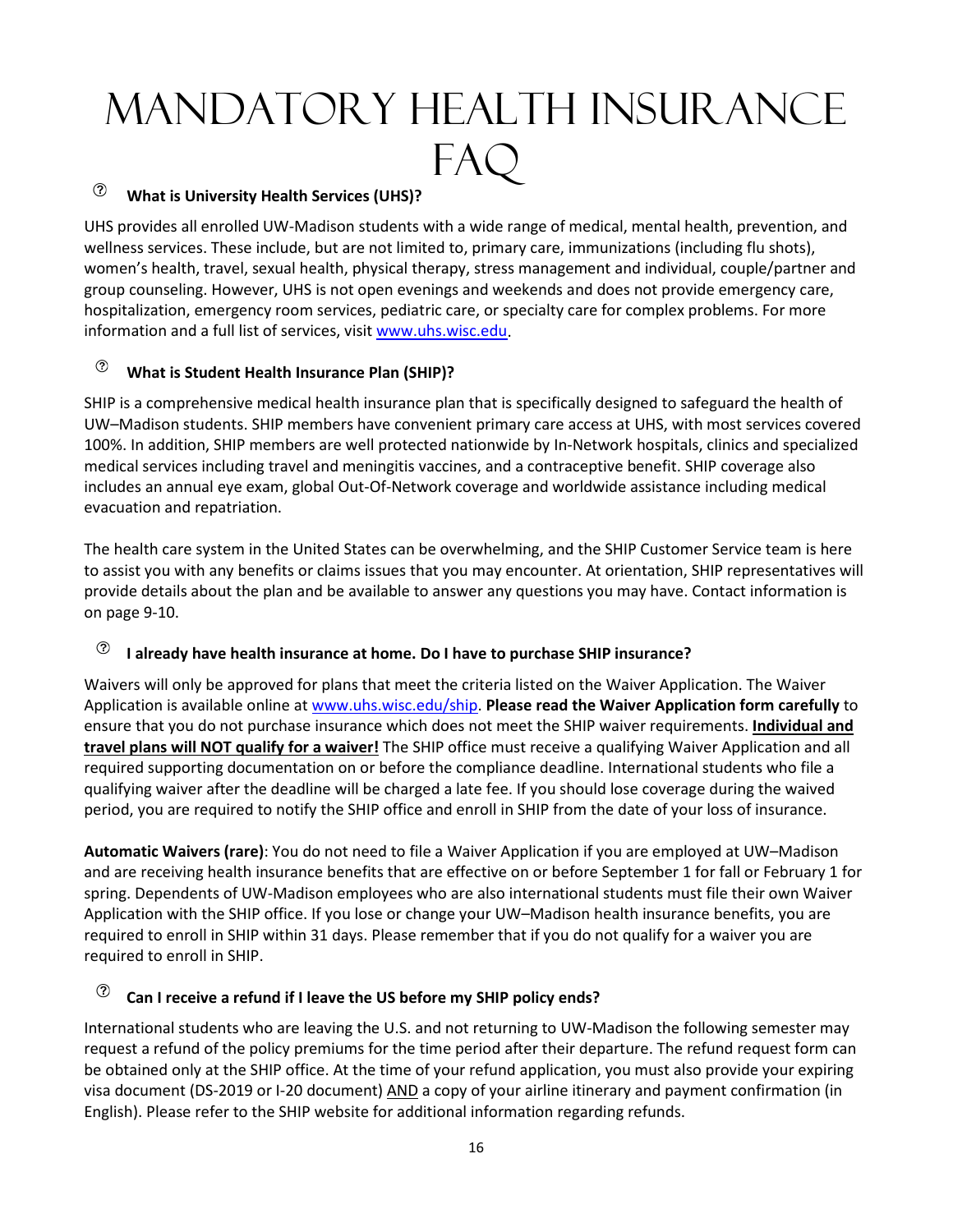# **HOUSING**

## <span id="page-18-1"></span><span id="page-18-0"></span>**TEMPORARY HOUSING**

If you will be arriving before your long-term housing is available, you may contact Madison Friends of International Students at [info@mfismadison.org](mailto:info@mfismadison.org) and their website:<http://www.mfismadison.com/> . For temporary housing for you or guests, check out the Madison Hostel at [www.hiusa.org/madison,](http://www.hiusa.org/madison) campus accommodations at <https://info.wisc.edu/plan-your-visit/where-to-stay/> or <http://www.cityofmadison.com/visit-play> .

# <span id="page-18-2"></span>**LONG-TERM HOUSING (SEMESTER OR YEAR-LONG)**

Exchange students are required to arrange their own housing. If you have signed a contract with the Division of University Housing, and will be living in the residence halls, please direct any specific questions about logistics and billing to the Housing Office, found in the Contacts section on page 10. The Division of University Housing website is also very useful. If you will be living in private housing or a rental, please direct any questions to the owner of your rental property. Many links to options for offcampus housing (including Campus Area Housing) can be found here [https://campusareahousing.wisc.edu](https://campusareahousing.wisc.edu/) . There are often housing Facebook groups, as well.

## <span id="page-18-3"></span>**LEASES**

When you sign a lease with University Housing or a private landlord, you are entering a legal binding contract in which you are agreeing to pay rent for a certain length of time. Ensure that you understand the terms of the contract, including the start and end date of the lease, before you sign. You should only sign one lease, as typically you cannot break a lease voluntarily to change housing. More information on the University Housing Contract can be found online: [http://www.housing.wisc.edu/residencehalls](http://www.housing.wisc.edu/residencehalls-assignments-contract.htm)[assignments-contract.htm](http://www.housing.wisc.edu/residencehalls-assignments-contract.htm)

## <span id="page-18-4"></span>**RENTER'S INSURANCE**

Unfortunately, there have been robberies at local apartments, even in dorms. Please lock your rooms and doors and windows even if you are going to be away for only a short time. Renter's insurance for personal belongings covers damage or loss to such items as clothes, computers, etc. Renter's insurance can be purchased at a minimal cost from most insurance agencies in the Madison area (State Farm, American Family, etc.) and also through the UW-Madison Credit Union. Be sure to have adequate coverage for fire and water damage for all your personal belongings. Short term policies are available.

## <span id="page-18-5"></span>**TENANT RESOURCE CENTER**

The Tenant Resource Center is an excellent source of information should you encounter housing problems (with your landlord or your roommates). For more information, visit their web site at: [www.tenantresourcecenter.org,](http://www.tenantresourcecenter.org/) call 608-257-0006, email [asktrc@tenantresourcecenter.org](mailto:asktrc@tenantresourcecenter.org) or stop by the Student Activity Center at 333 East Campus Mall.

## <span id="page-18-6"></span>**SCAMS**

Do not send any money to reserve an apartment prior to your arrival (or if you plan to sublet your apartment when you depart Madison). Instead, we encourage you to arrange appointments so you can see apartments upon your arrival. There have been some incidents where students have lost money in housing scams.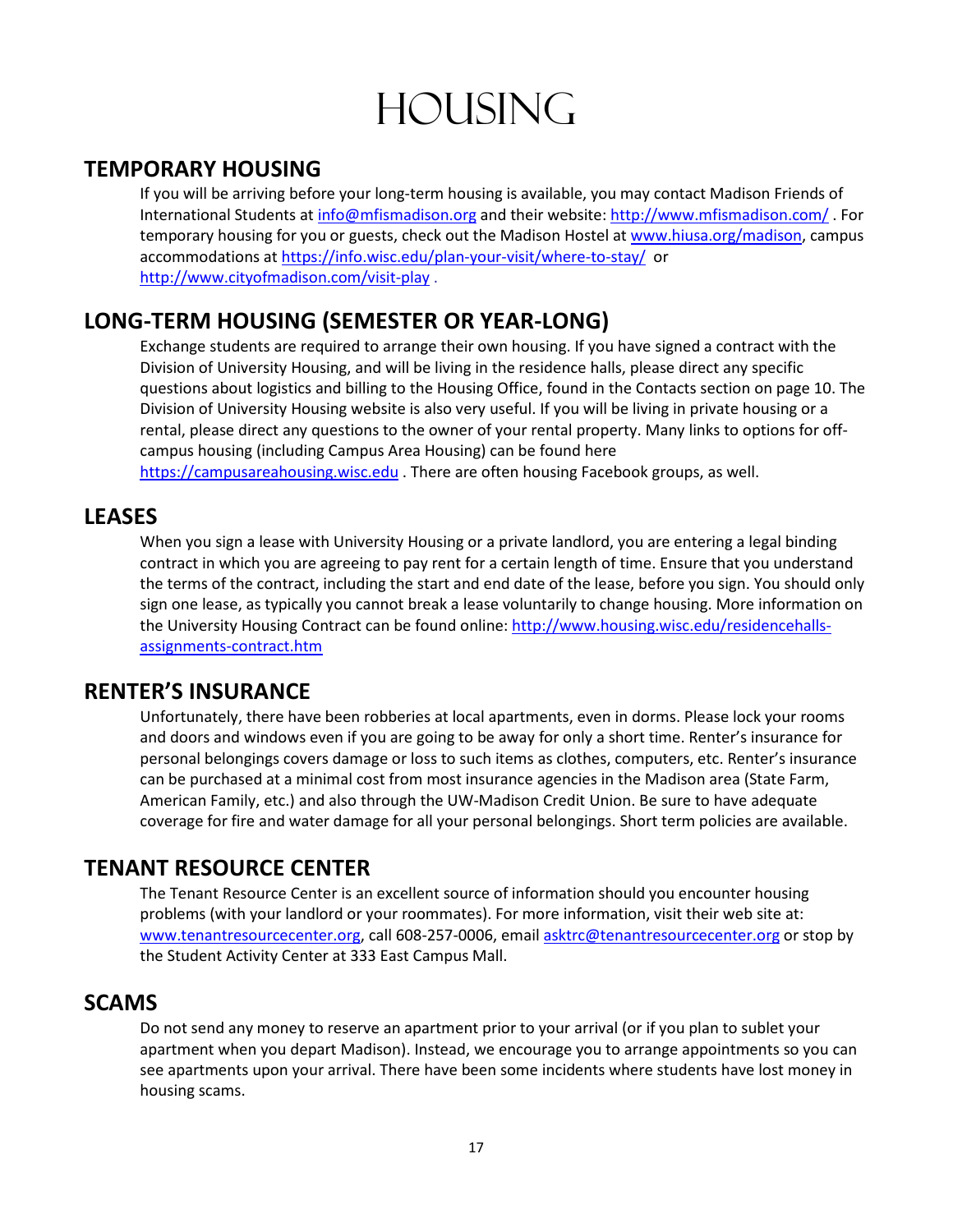# **GETTING AROUND**

## <span id="page-19-1"></span><span id="page-19-0"></span>**BUS**

The Student Bus Pass provides free transportation on all Madison Metro city routes. With your WisCard, you can pick it up next to the WisCard office in Union South or at ASM Student Print (333 Campus Mall on the 3rd floor). Routes and schedules are online a[t www.cityofmadison.com/metro.](http://www.cityofmadison.com/metro) You can download their app for accurate arrival/departure times.

## <span id="page-19-2"></span>**BICYCLE**

A **used bicycle** can be purchased at one of the local bike stores or by checking the classified ads in local Madison newspapers or on Craigslist. The Budget Bicycle Center (at 930 Regent Street, 608-251-1663) is one of the world's largest used bicycle stores.

**Free Red Bike** [\(redbikes.org\)](http://redbikes.org/): A cheaper option to maneuver around Madison is to go to the Budget Bicycle Center at the address listed above to request a red bike. The Red Bike service requires a deposit of \$100, which you will receive back upon the return of the bike and lock. How it works: You will receive both a red bike (even the tires are red!) and a bike lock. Bikes can be used **between April/May through November**. Go as early as possible as bikes go quickly!

**B-Cycle Program**: You can also take out a membership **(\$20/year for students)** or rent a bike with a credit card (\$5/day) at one of the 35 B-Cycle stations throughout Madison: [madison.bcycle.com.](http://madison.bcycle.com/)

\*Even though Madison is a very bike-friendly city, please remember to buy/wear a helmet and lock up your bike at all times. Additional bike safety tips can be found at [transportation.wisc.edu/transportation/bike\\_safety.aspx.](http://transportation.wisc.edu/transportation/bike_safety.aspx)

# <span id="page-19-3"></span>**DRIVING**

We discourage exchange students from driving. Owning a car is not a good idea in Madison due to the shortage of parking spaces. Our Metro and campus bus systems and the bike paths provide a good alternative. If you plan to rent a car, **there may be a minimum age requirement or extra fees**! Be sure you understand the driving laws of Wisconsin and any other states you plan to visit. Check out [www.dot.wisconsin.gov/drivers/drivers/apply/foreign.htm.](http://www.dot.wisconsin.gov/drivers/drivers/apply/foreign.htm)

An **international driver's license** is valid for one year while living in the United States. Therefore, it is generally not necessary for you to obtain a Wisconsin driver's license. If you must obtain a WI driver's license, refer to the Wisconsin Department of Transportation's Department of Motor Vehicles web site: [www.dot.state.wi.us/dmv/getlic.html.](http://www.dot.state.wi.us/dmv/getlic.html) If you are in the U.S. for more than six months, they can also issue a WI ID card with your birth date—take your passport for identification.

One driving option is the **Madison ZipCar** [\(www.zipcar.com/uwmadison\)](http://www.zipcar.com/uwmadison), which is a car sharing service with several Madison locations. There is no monthly commitment and prices are from \$7.50/hour and \$69/day. Every plan includes gas, insurance and up to 180 miles free per day.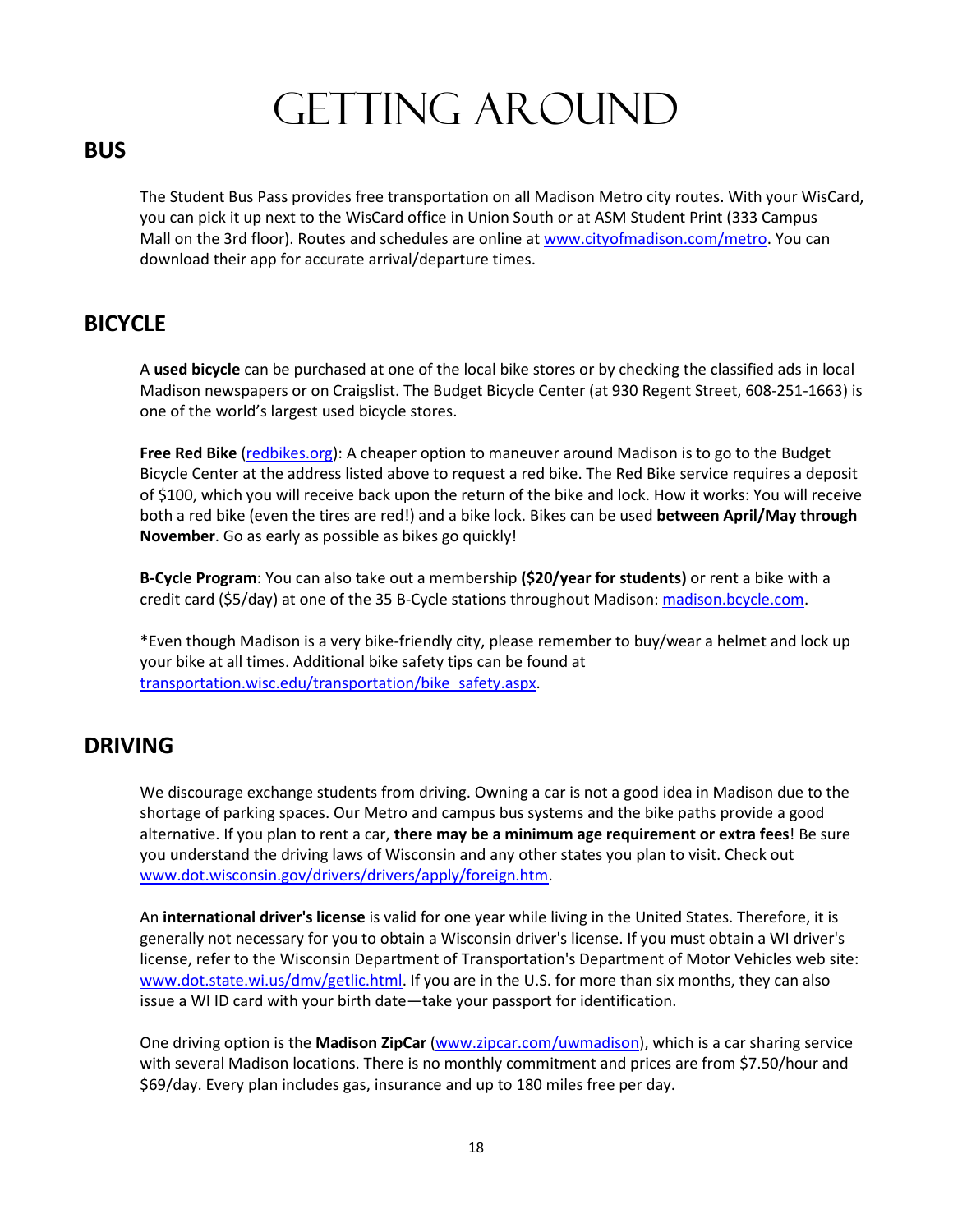## <span id="page-20-0"></span>**NIGHTTIME TRANSPORTATION**

No matter how safe you may feel in Madison, do not walk alone at night. The SAFEwalk or SAFEride bus will provide free escorts or rides to or from campus buildings after dark. Call 608-262-5000 for service. Madison also has a number of taxi companies. For hours of operation, refer to: [www.transportation.wisc.edu/transportation/safeservices.aspx.](http://www.transportation.wisc.edu/transportation/safeservices.aspx)

## <span id="page-20-1"></span>**TRAVEL WITHIN THE USA**

We hope you take advantage of traveling while you are studying in Madison. *Please restrict travel to weekends and university vacations, as your primary responsibility is to be a student.* In order to plan your trip, you can utilize many online flight search engine resources such as [www.kayak.com,](http://www.kayak.com/) [www.skyscanner.com,](http://www.skyscanner.com/) or travel agencies that specialize in student travel such as STA Travel [www.statravel.com](http://www.statravel.com/) and Student Universe [www.studentuniverse.com.](http://www.studentuniverse.com/)

For ideas on travel within **Wisconsin**, refer to the Department of Tourism's web site: [www.travelwisconsin.com.](http://www.travelwisconsin.com/)

Many students take weekend trips to **Chicago**. The easiest way to get to Chicago is via the Van Galder bus & Megabus, which depart from campus. Double check pick-up locations online for the most up-todate information. Discounted student tickets for the Van Galder bus are available in advance from the Wisconsin Union Theatre Box Office in the Memorial Union. Purchase tickets during regular business hours, Monday through Friday. Full price tickets can be purchased online. Refer to the Van Galder bus web site for a schedule[: www.vangalderbus.com/vgschedule.html.](http://www.vangalderbus.com/vgschedule.html) For the Megabus, refer to their local website[: us.megabus.com/uwmadison.aspx.](http://us.megabus.com/uwmadison.aspx)

Check out **Wikivoyage** [\(www.wikivoyage.org\)](http://www.wikivoyage.org/), a free travel wiki that anyone can edit. Wikivoyage has an extensive entry on the United States and many sub-pages for regions, states, cities, city districts, and neighborhoods!

**Alternative Breaks**, a program sponsored by the Wisconsin Union, offers trips during winter, spring and summer breaks for students to volunteer in rural or impoverished areas of the U.S. For details, refer to [www.union.wisc.edu/wud/altbreaks.aspx.](http://www.union.wisc.edu/wud/altbreaks.aspx)

## <span id="page-20-2"></span>**INTERNATIONAL TRAVEL**

*Be CERTAIN to have your visa documents signed by International Student Services (ISS) 217 Red Gym prior to traveling outside the U.S. - even to Mexico and Canada!* You may not be able to re-enter the U.S. if you do not have your I-20 or DS-2019 signed. Allow plenty of time for ISS to process your documents. ISS can also provide referrals for obtaining visas to enter other countries.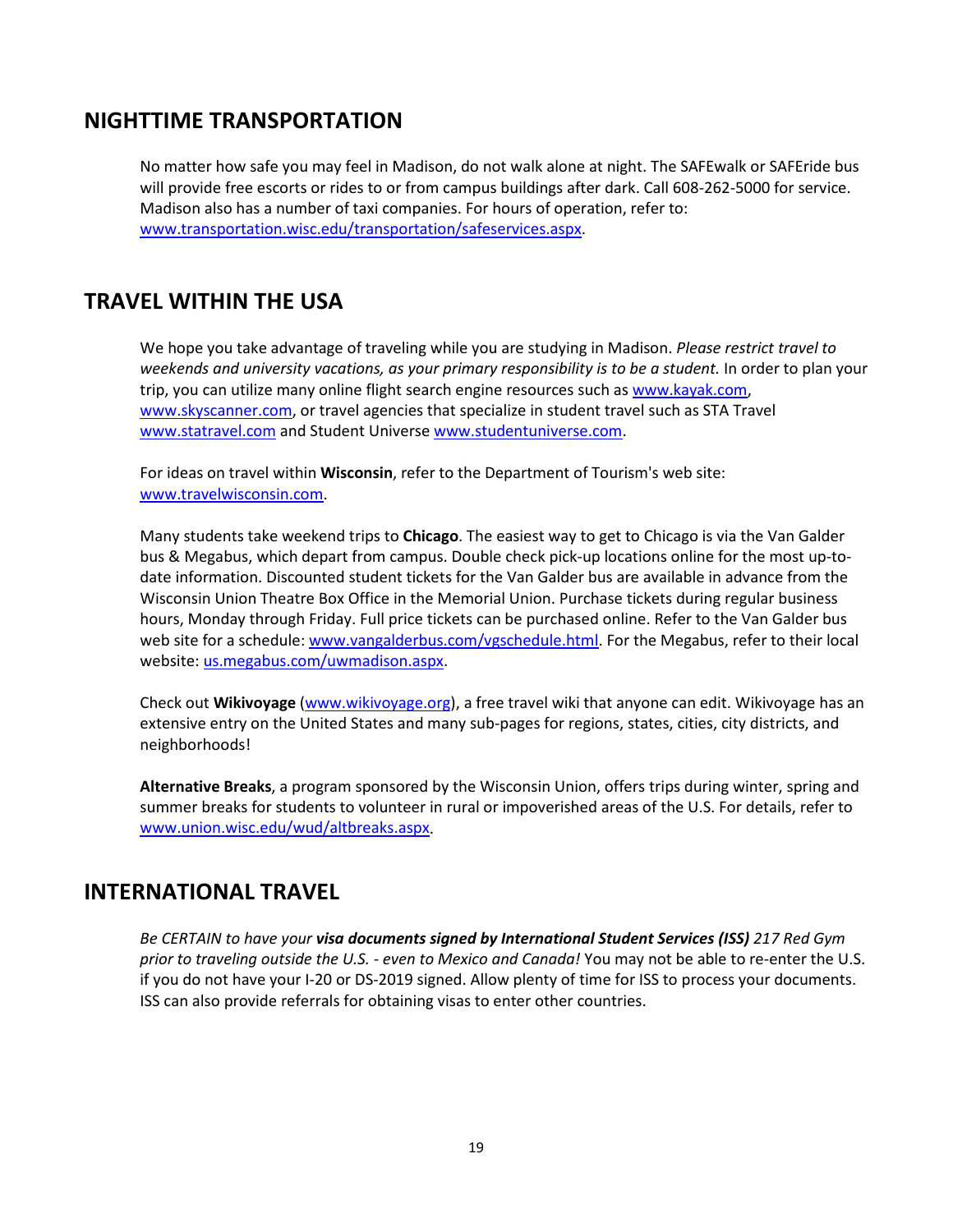# **GET INVOLVED**

<span id="page-21-0"></span>The Madison campus has many opportunities for you to get involved. Welcome Week activities are for everyone. UW-Madison is home to over 600 student organizations covering a broad range of interests. The Center for Leadership & Involvement (CfLI) has a complete listing of campus organizations at [win.wisc.edu/organizations.](https://win.wisc.edu/organizations) Be sure to check if your department has organizations that interest you. Also, keep your eye on the university calendar on the UW-Madison homepage. Particularly popular activities are listed below:

# <span id="page-21-1"></span>**THE UNION**

- The Wisconsin Union, housed in the **Memorial Union** and at **Union South**, offers a range of activities including free films, concerts, a games room, and many others. Refer to their website for further information[: www.union.wisc.edu.](http://www.union.wisc.edu/)
- Outdoor enthusiasts of any skill level should consider joining one of the **Hoofers Outdoors Programs**' 7 clubs [\(www.hoofers.org\)](http://www.hoofers.org/): ski and snowboard, sailing and windsurfing, gliding, scuba, horseback riding, mountaineering and outings (canoeing, kayaking, camping, and biking).
- Consider attending a non-credit, **short-term Wheelhouse Class**: [https://union.wisc.edu/events-and](https://union.wisc.edu/events-and-activities/open-art-studio-and-classes/courses/)[activities/open-art-studio-and-classes/courses/](https://union.wisc.edu/events-and-activities/open-art-studio-and-classes/courses/) . A huge variety of courses are offered each semester.

# <span id="page-21-2"></span>**PLAYING SPORTS AT UW-MADISON**

- The Natatorium (2000 Observatory Dr), the Shell (1430 Monroe Street) and the Nielsen Tennis Stadium (1000 Highland Drive) are athletic facilities open and free to all students. **Open gym/pool** times are available online and **unlimited group fitness classes** cost \$25.00 per semester. The SERF (715 W. Dayton St) is currently closed for construction.
- Recreational Sports [\(www.wisc.edu/recsports\)](http://www.wisc.edu/recsports) provide **intramural and club sports** and two opportunities for competitive sports. The Physical Education Elective Program offers one-credit courses throughout the semester. Refer to the Class Search timetable to determine which courses are still open.
- Exchange students cannot play varsity sports while at UW-Madison, but we strongly encourage you to **attend some games** throughout your time here. See [www.UWbadgers.com/schedules.html](http://www.uwbadgers.com/schedules.html) for information.

# <span id="page-21-3"></span>**USING YOUR EXPERIENCE AS AN INTERNATIONAL STUDENT**

By getting involved with the Greater University Tutorial Service (GUTS), you can volunteer to **tutor** another UW-Madison student in your native language or on other topics. GUTS Tutorial is located at the Student Activity Center Office 333 E Campus Mall #4413 [guts.studentorg.wisc.edu.](http://guts.studentorg.wisc.edu/)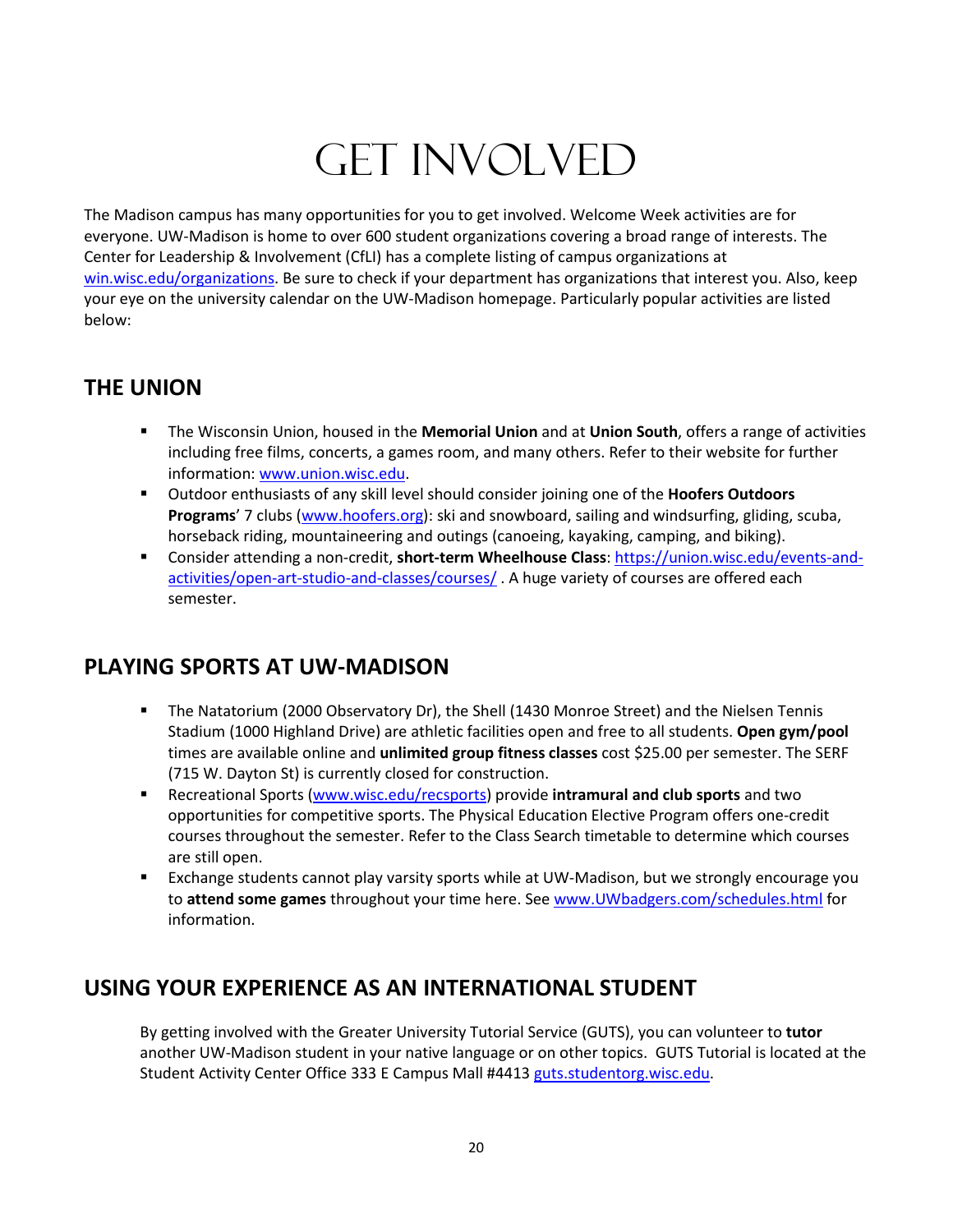# <span id="page-22-0"></span>**ENJOYING THE CAMPUS**

Check out your campus map [\(map.wisc.edu\)](http://map.wisc.edu/) for some of the UW-Madison's great sites:

- **Allen Centennial Gardens [\(www.allencentennialgardens.org\)](http://www.allencentennialgardens.org/)**
- Babcock Hall (home of our famous ice cream; [babcockhalldairystore.wisc.edu\)](http://babcockhalldairystore.wisc.edu/)
- Carillon Tower [\(www.music.wisc.edu/facilities?facility\\_id=15\)](http://www.music.wisc.edu/facilities?facility_id=15)
- Chazen Museum of Art [\(http://www.chazen.wisc.edu\)](http://www.chazen.wisc.edu/)
- Geology Museum [\(www.geology.wisc.edu/~museum\)](http://www.geology.wisc.edu/%7Emuseum/)
- Zoological Museum [\(www.zoology.wisc.edu/UWzm\)](http://www.zoology.wisc.edu/uwzm)
- **F** Arboretum [\(UWarboretum.org\)](http://uwarboretum.org/)

## <span id="page-22-1"></span>**LOCAL NEWS AND EVENTS**

There are two campus papers, the *Badger Herald* [www.badgerherald.com](http://www.badgerherald.com/) and the *Daily Cardinal* [www.dailycardinal.com.](http://www.dailycardinal.com/) The *Isthmus* [www.thedailypage.com](http://www.thedailypage.com/) and the *Wisconsin State Journal* [www.madison.com](http://www.madison.com/) are local newspapers. Additionally, there are many free special interest papers on campus.

# FINDING A JOB

<span id="page-22-2"></span>As an international student you are eligible to work **on campus** up to 20 hours per week when school is in session. During winter, spring, and summer breaks, immigration regulations do not limit the number of hours you can work. Please defer to campus policies for work limits during these times. On-campus jobs include work in the UW-Madison student unions, libraries, recreational centers and in academic and administrative departments. Students on an F-1 visa do not need permission to obtain such a job. Students on a **J-1 visa are required to obtain permission** from their J-1 sponsor; paperwork for obtaining permission is available at International Student Services (ISS).

ISS will occasionally hold employment workshops during orientation week. You are strongly encouraged to attend an orientation so that you are aware of all requirements, including visa regulations, obtaining a Social Security Number or Individual Taxpayer Identification number (ITIN) and filing a tax return.

**To search for on-campus employment**, refer to the UW-Madison Student Job Center at 333 East Campus Mall #9701 or online at [https://jobcenter.wisc.edu.](https://jobcenter.wisc.edu/)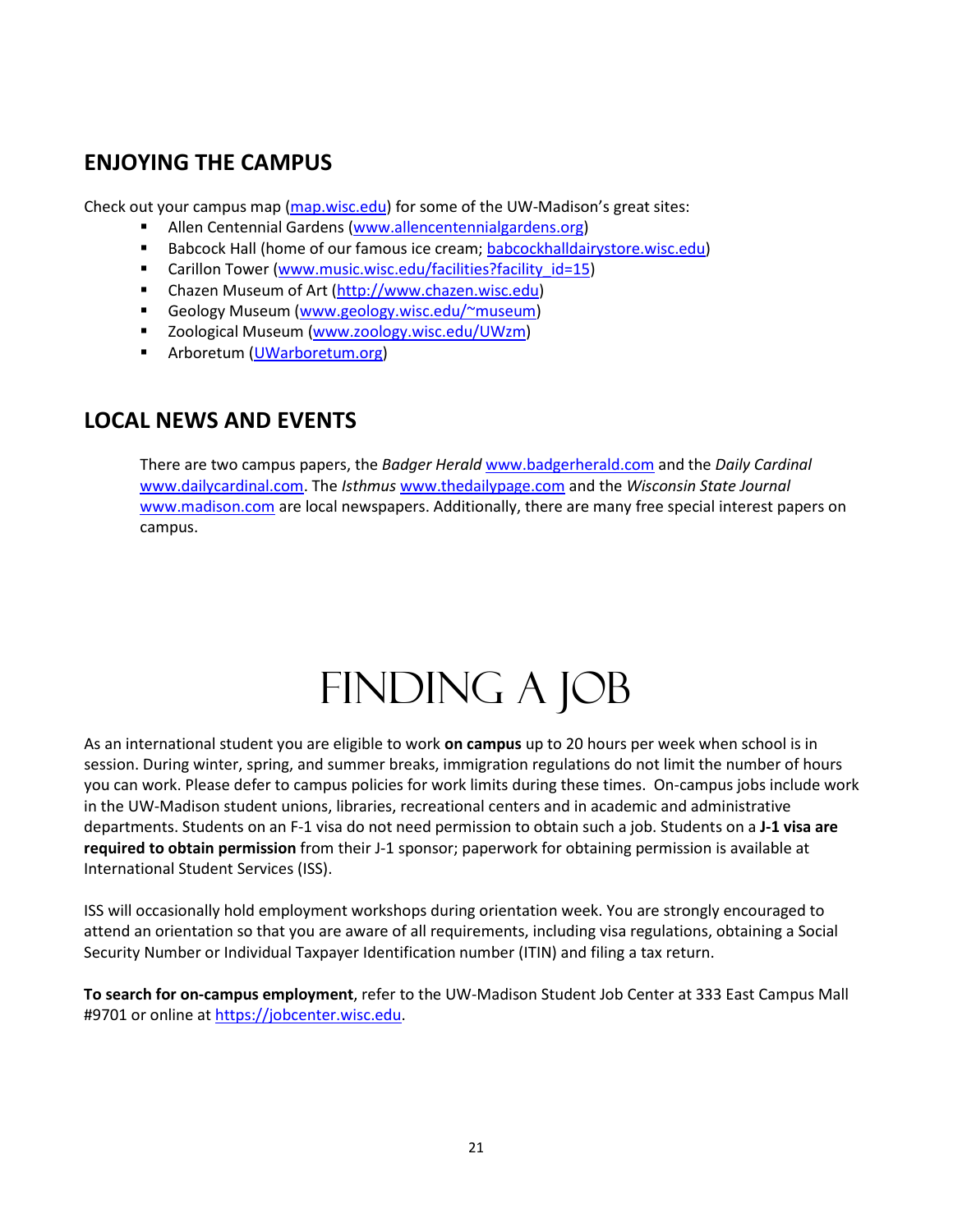# **SHOPPING**

# <span id="page-23-1"></span><span id="page-23-0"></span>**FOOD**

## *Grocery Stores*

| <b>Name</b>                                                              | <b>Products</b>                                                                                                                                                                                                             | <b>Price</b> | <b>Accessibility</b>                         | <b>Address</b>                                                                                                                                                         | Website                                                 |
|--------------------------------------------------------------------------|-----------------------------------------------------------------------------------------------------------------------------------------------------------------------------------------------------------------------------|--------------|----------------------------------------------|------------------------------------------------------------------------------------------------------------------------------------------------------------------------|---------------------------------------------------------|
| <b>Fresh Madison Market</b>                                              | Groceries, deli, hot meal<br>buffet, sushi, etc.                                                                                                                                                                            | \$\$         | On campus<br>$\vec{r}$<br>ේ                  | 703 University<br>Avenue<br>(6a.m.-12a.m.)                                                                                                                             | www.freshmadisonmar<br>ket.com                          |
| <b>Capitol Center Foods</b>                                              | Groceries                                                                                                                                                                                                                   | \$\$\$       | Between campus<br>and Capitol<br>$\star$ 6   | 111 N. Broom Street<br>(Open 24 hours M-F,<br>7a.m.-12 a.m. on<br>weekends)                                                                                            | www.capcentremarket.<br>com                             |
| <b>Dane County</b><br><b>Farmer's Market</b>                             | Fresh vegetables, fruits,<br>jams, honey, bread,<br>cheese (including cheese<br>curds!), flowers and<br>more                                                                                                                | \$           | Around the<br>Capitol<br>$\star$ 6           | Capitol Square<br>(summer, Saturday, 6a.m.-<br>2p.m.<br>200 blk MLK Jr. Blyd<br>(summer, Wednesday,<br>8:30a.m.-2p.m.)<br>330 W. Mifflin St.<br>(winter, 8a.m.-12p.m.) | dcfm.org                                                |
| <b>Williamson Street</b><br>Coop                                         | Produce, juice bar,<br>bakery, frozen foods,<br>deli                                                                                                                                                                        | \$\$         | East and West<br>sides of Madison<br>්ං<br>e | 1221 Williamson St.<br>$(11a.m.-8p.m.)$<br>6825 University Ave.<br>$(11a.m.-8p.m.)$                                                                                    | www.willystreet.coop                                    |
| <b>Asian Midway Foods</b>                                                | Asian groceries, bulk<br>foods, spices and sauces                                                                                                                                                                           | \$           | South of campus<br>⊟ ේ                       | 301 S. Park Street<br>(9a.m.-9p.m.)                                                                                                                                    | www.yelp.com/biz/asia<br>n-midway-foods-<br>madison     |
| Yue-Wah                                                                  | A variety of ethnic foods<br>(Latin American, Asian,<br>Middle Eastern, Indian,<br>African, etc), produce                                                                                                                   | \$           | South of campus<br>$\blacksquare$<br>්ත      | 2328 S. Park Street<br>$(9:30a.m.-7:30p.m.)$                                                                                                                           | www.yelp.com/biz/yue<br>-wah-oriental-foods-<br>madison |
| Metcalfe's, Pick 'n<br>Save, HyVee, Whole<br>Foods, Target,<br>Woodman's | These are all grocery stores located to the west of campus on/near University Avenue. They are<br>large supermarkets that are generally more reasonably priced than those closer to downtown.<br>Will need to take the bus. |              |                                              |                                                                                                                                                                        |                                                         |
| <b>Other ethnic grocery</b><br>stores                                    | There are many ethnic grocery stores in Madison, including Indian, Korean, Vietnamese and<br>Italian. Google their locations.                                                                                               |              |                                              |                                                                                                                                                                        |                                                         |

## *WisCard Food Account*

The WisCard Food Account (not a store) allows you to deposit money into an account and use your UW-Madison ID card to conveniently purchase food from the on-campus delis managed by the Wisconsin Union. All students may eat at the delis, but WisCard users will receive a 5% discount. More information can be found at [https://wiscard.wisc.edu/campus-accounts-about.html.](https://wiscard.wisc.edu/campus-accounts-about.html)